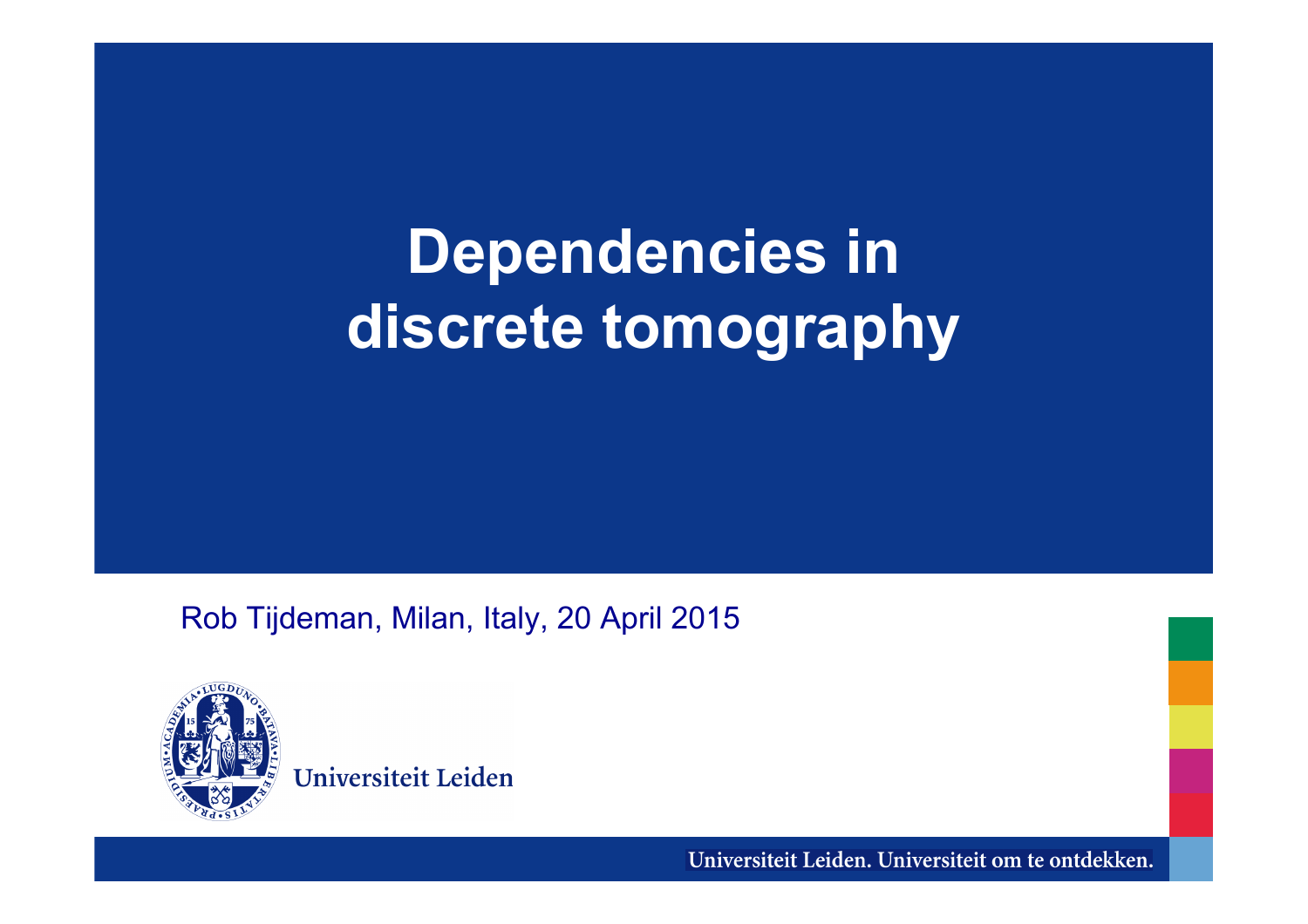# **1. Switching components**

Let *A* be a finite set in *Z*2.

A primitive direction is a relatively prime pair (*a*, *b*). Let *D* be a finite set of directions.

We consider a function  $f : A \rightarrow Z$ , a so-called *table*.

We call the sum of all values *f*(*x,y*) along a line *bx* – *ay* = *t* for some *t* in *Z* a *line sum* in the direction of (*a*,*b*).

We assume that *f* is unknown, but all the line sums in the directions of *D* are known. Which functions *f* are possible?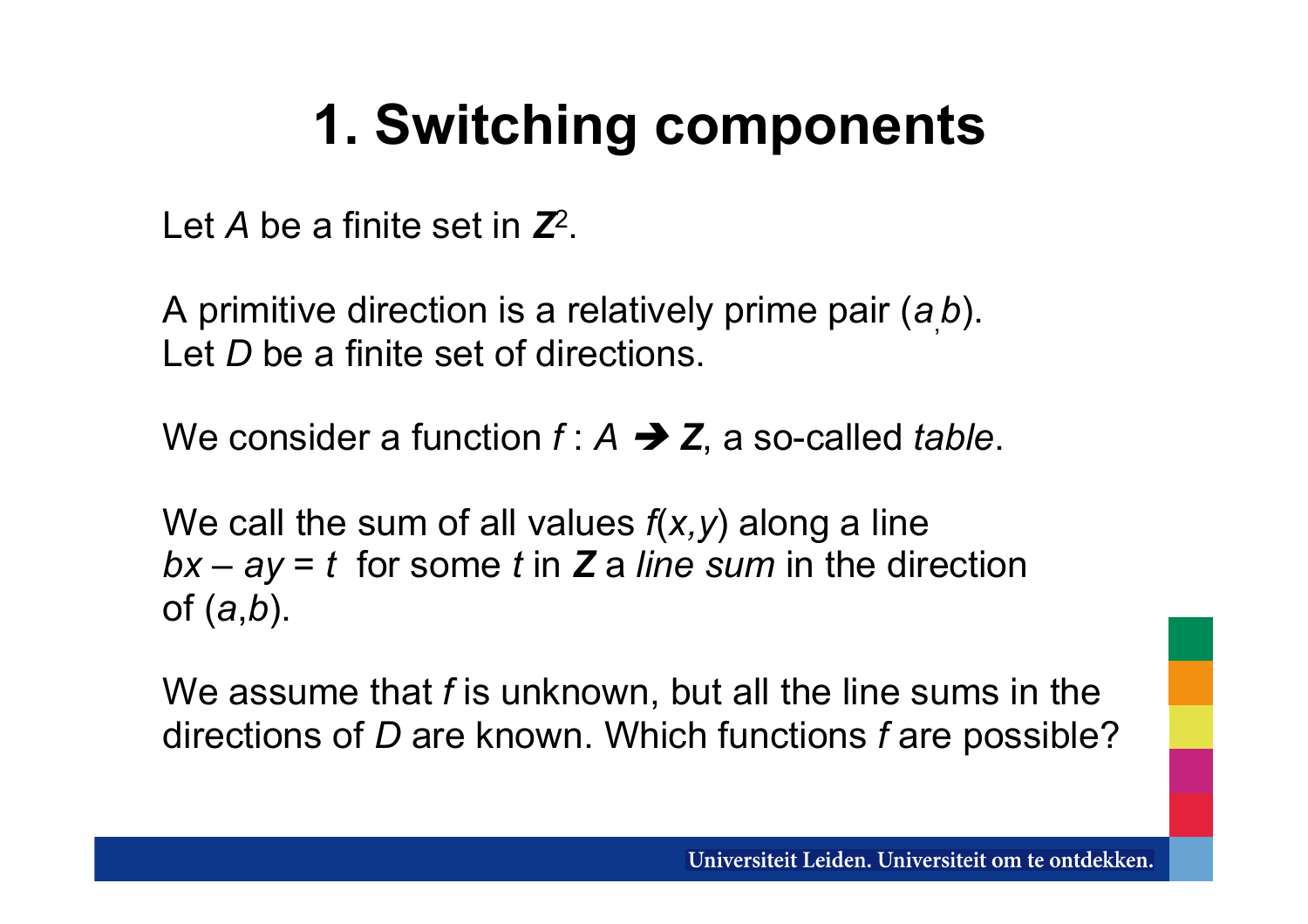### **Equal line sums**

Suppose we have  $D = \{(1,0), (0,1), (1,1), (1,-1)\}.$ Then the following configurations have equal lines sums.

| $0$ 1 0                                                     |                                          | $\begin{array}{ c c } \hline \quad \quad & \mathbf{0} \end{array}$ |  | 0 0 1 0                                                                                           |  |
|-------------------------------------------------------------|------------------------------------------|--------------------------------------------------------------------|--|---------------------------------------------------------------------------------------------------|--|
| 0 0                                                         | $\overline{\mathbf{0}}$                  | $\blacksquare$                                                     |  | $\begin{array}{c c c c c c} \hline \textbf{1} & \textbf{0} & \textbf{0} & \textbf{0} \end{array}$ |  |
| $\begin{array}{cccccccccc} 1 & & 0 & & 0 & & 0 \end{array}$ |                                          |                                                                    |  | $0$ 0 0 1                                                                                         |  |
| $0 \t 0$                                                    | $\begin{array}{ccc} & 1 & 0 \end{array}$ |                                                                    |  | $0$ 1 0 0                                                                                         |  |

Subtract: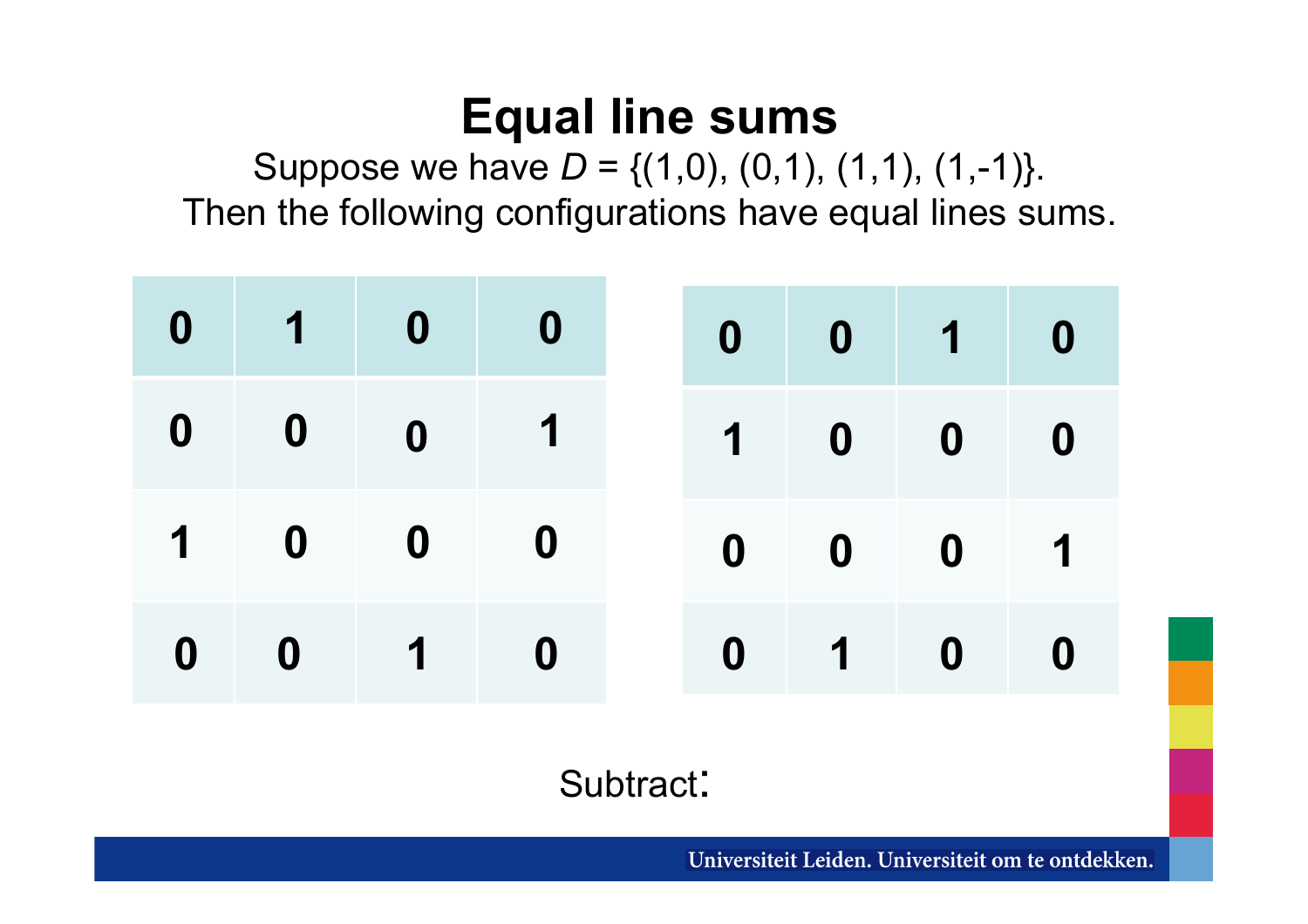### **'Switching element'**

| $\boldsymbol{0}$ | 1                | $-1$             | $\boldsymbol{0}$ |
|------------------|------------------|------------------|------------------|
| $-1$             | $\boldsymbol{0}$ | $\boldsymbol{0}$ | 1                |
| 1                | $\boldsymbol{0}$ | $\boldsymbol{0}$ | $-1$             |
| $\boldsymbol{0}$ | $-1$             | 1                | $\boldsymbol{0}$ |

The line sums are zero in the four directions.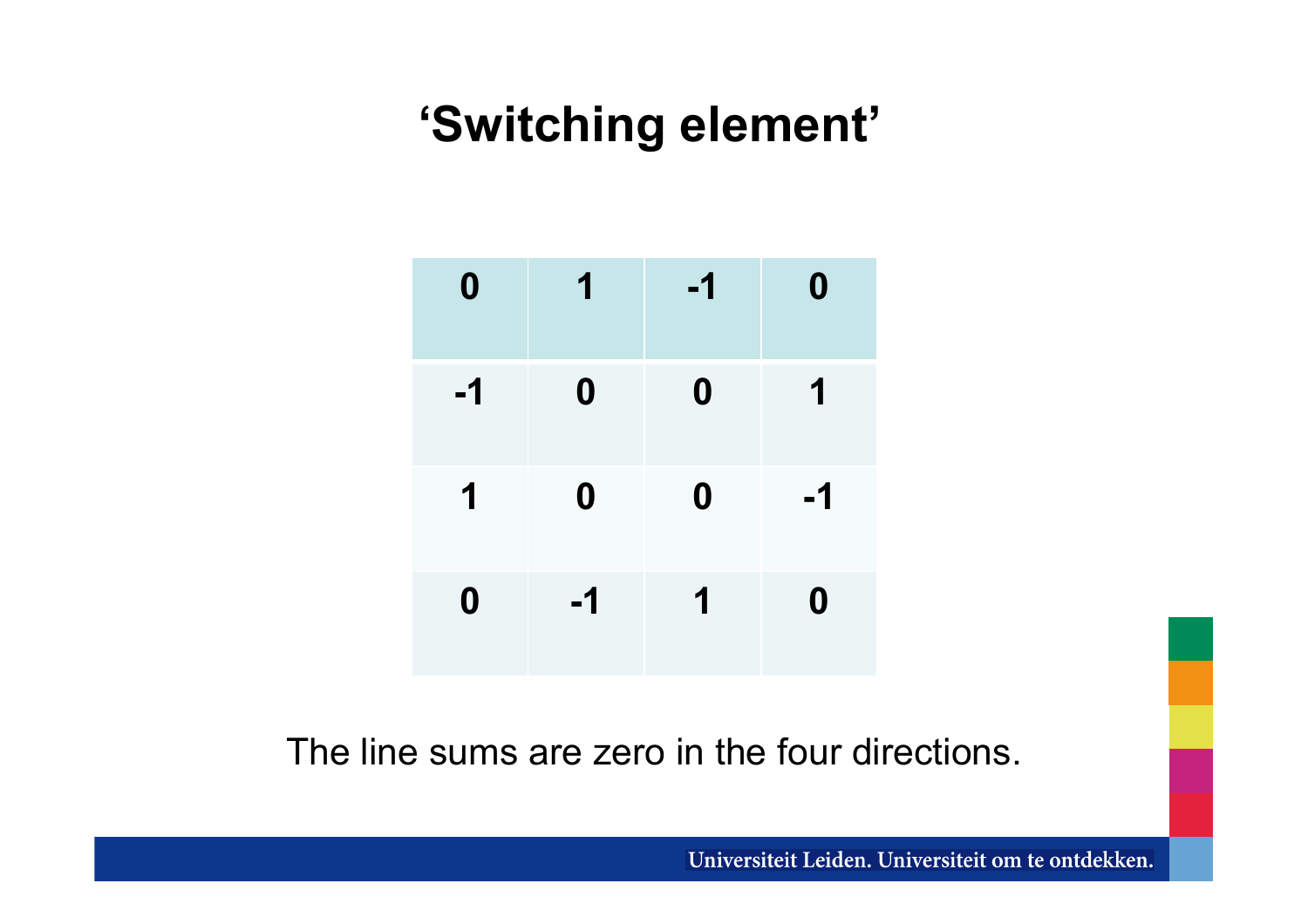### **Questions**

- 1. Which structures have zero line sums?
- 2. How much redundant information is there?
- 3. What is the structure of the redundant information?

Not in this lecture:

- 1. What solutions are possible (geometric approach)?
- 2. What is the most likely original?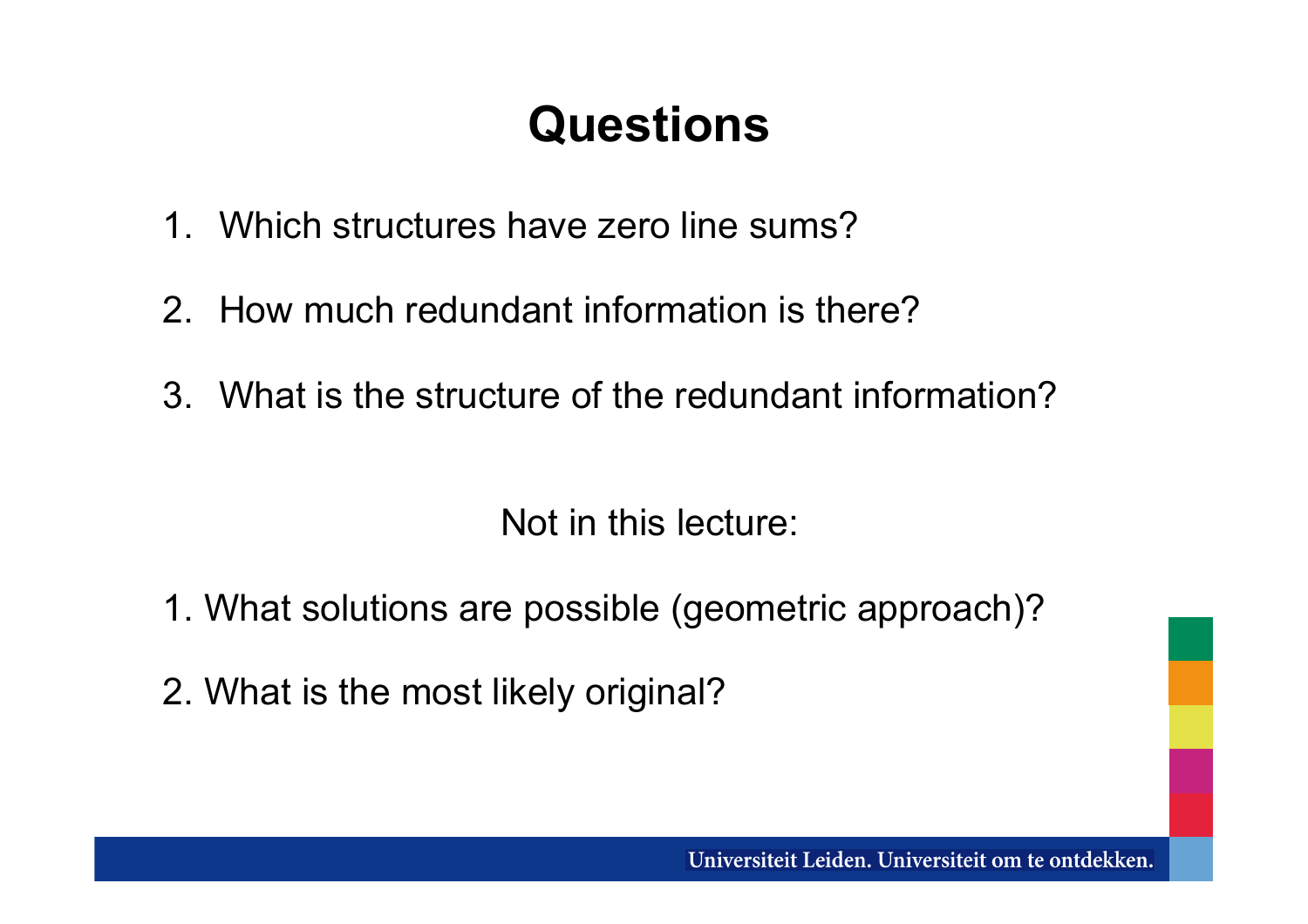# **2. Generating polynomials**

Joint work with Lajos Hajdu (Debrecen, HU) J. reine angew. Math. 534 (2001), 119-128.



 $1 + y + x^2y + y^2 + xy^2 + x^2y^2 + x^3y^2 + x^2y^3$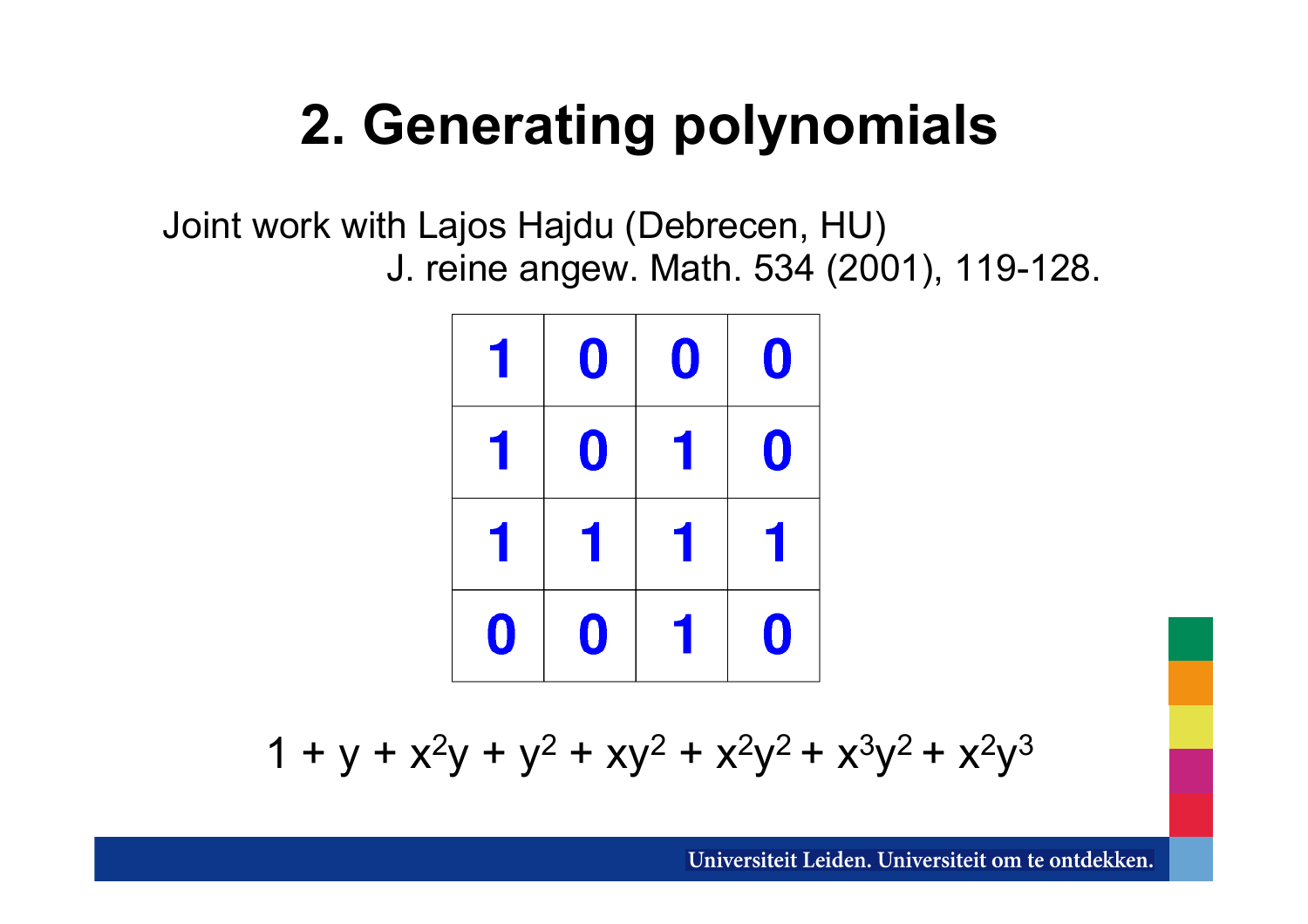#### **Row sums**



 $1+y+x^2y+y^2+xy^2+x^2y^2+x^3y^2+x^2y^3 \equiv 1+2y+4y^2+y^3 \pmod{x-1}$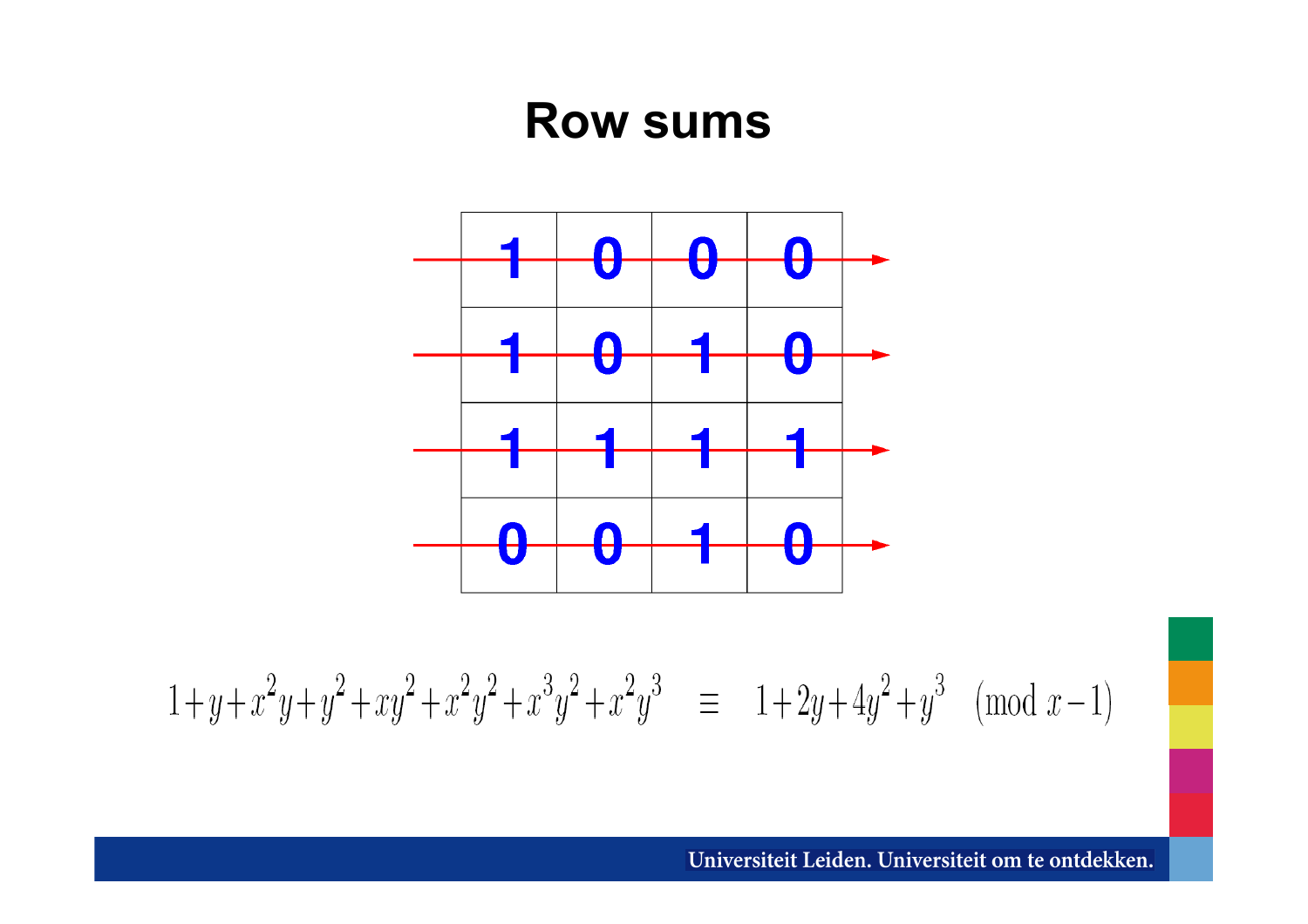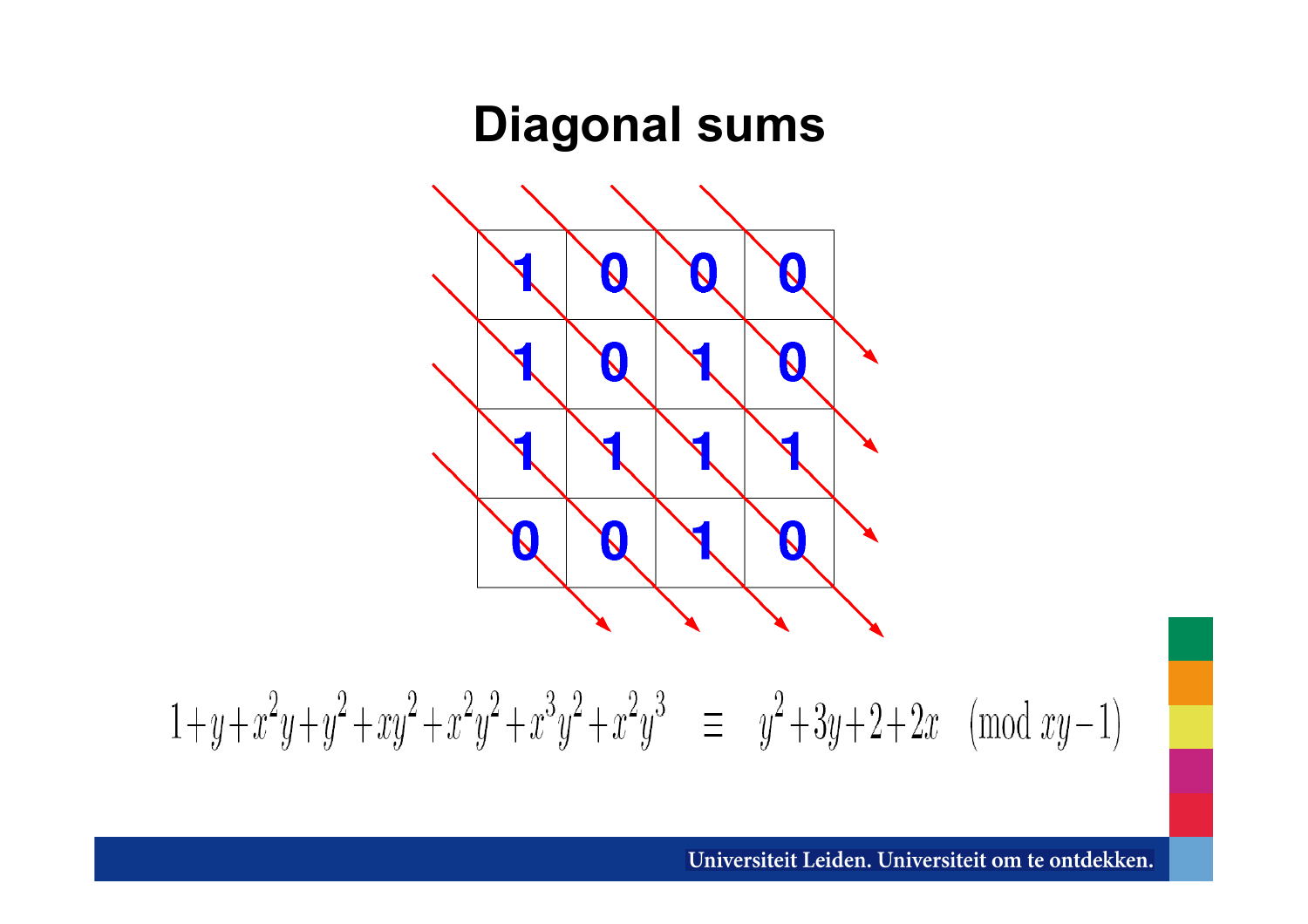#### **Column sums and anti-diagonal sums**

Column sums:

$$
1 + y + x2y + y2 + xy2 + x2y2 + x3y2 + x2y3
$$
  
\n
$$
\approx 3 + x + 3x2 + x3 \pmod{y-1}
$$

Anti-diagonal sums:

$$
1 + y + x2y + y2 + xy2 + x2y2 + x3y2 + x2y3
$$
  
\n
$$
\approx 1 + x + x2 + 2x3 + x4 + 2x5 \text{ (mod x-y)}
$$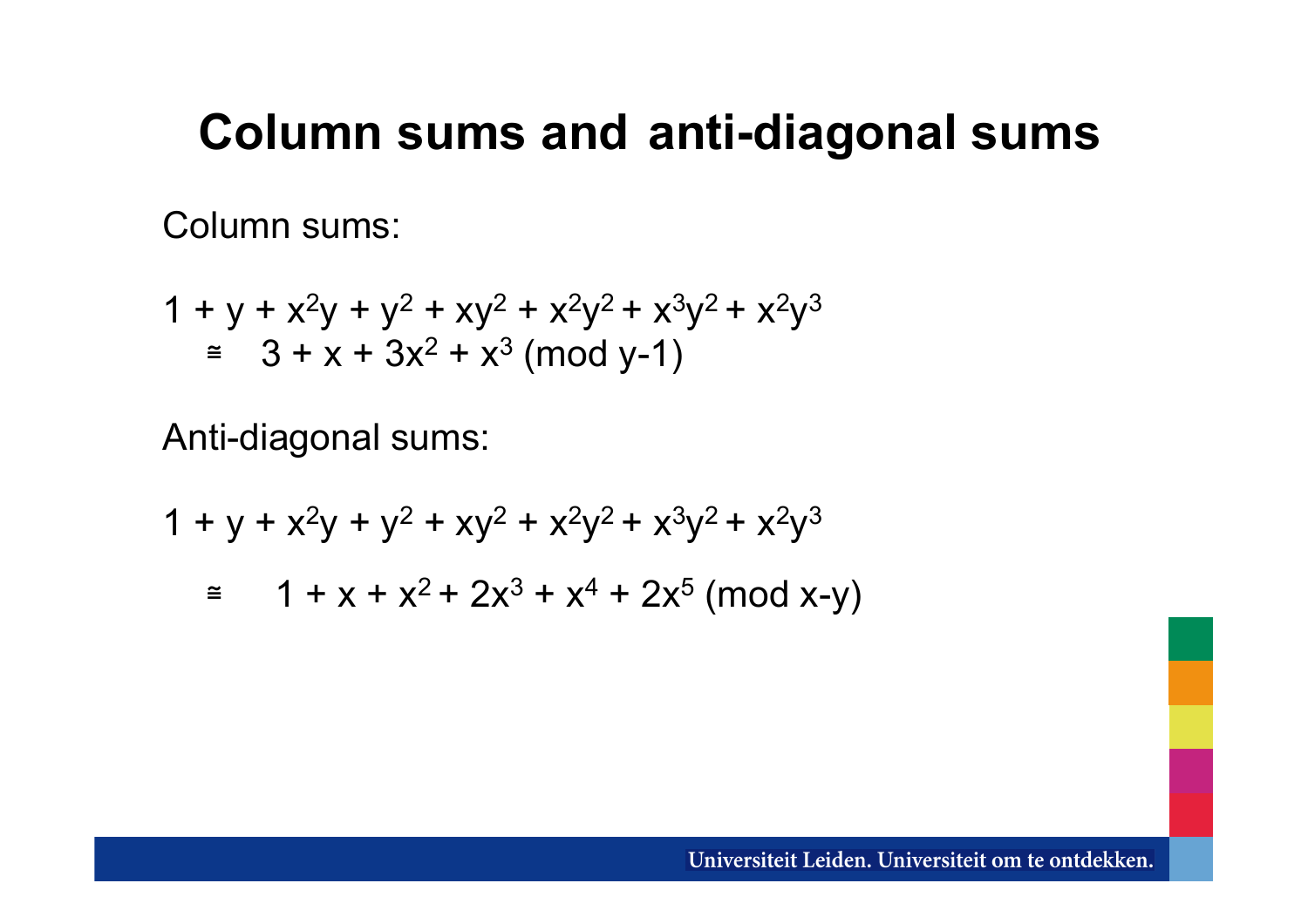#### **Chinese remainder theorem for polynomials**

 $f(x,y)$  has rest  $1+2y+4y^2+y^3$ , when divided by x-1,

 $f(x,y)$  has rest  $3+x+3x^2+x$ , when divided by y-1,

 $f(x,y)$  has rest  $y^2+3y+2+2x$ , when divided by xy-1,

f(x,y) has rest  $1+x+x^2+2x^3+x^4+2x5$ , when divided by x-y.

Then the Chinese remainder theorem implies:

f(x,y) has unique solution modulo the l.c.m. of  $x-1$ ,  $y-1$ ,  $xy-1$ ,  $x-y$ .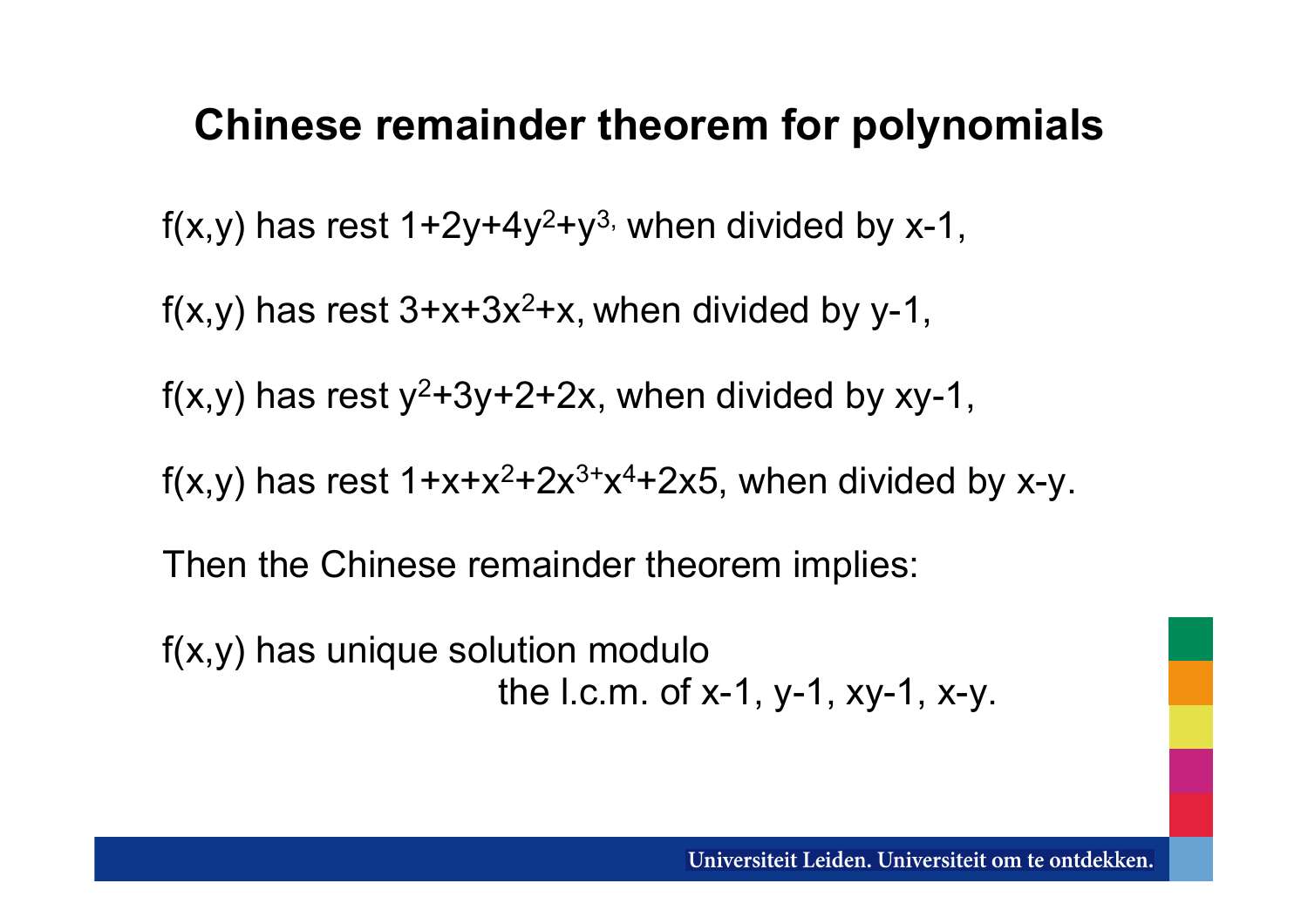#### **Switching element**

The lcm of x-1,y-1, x-y and xy-1 is

 $(x-1)(y-1)(x-y)(xy-1) = x<sup>3</sup>y<sup>2</sup> - x<sup>3</sup>y + x<sup>2</sup> - x<sup>2</sup>y<sup>3</sup> + xy<sup>3</sup> - x + y - y<sup>2</sup>$ .

Corresponding rectangle:

| 0    | $-1$ | 1                | 0  |
|------|------|------------------|----|
|      | 0    | 0                | -1 |
| $-1$ | 0    | $\boldsymbol{0}$ | 1  |
| 0    |      | -1               | 0  |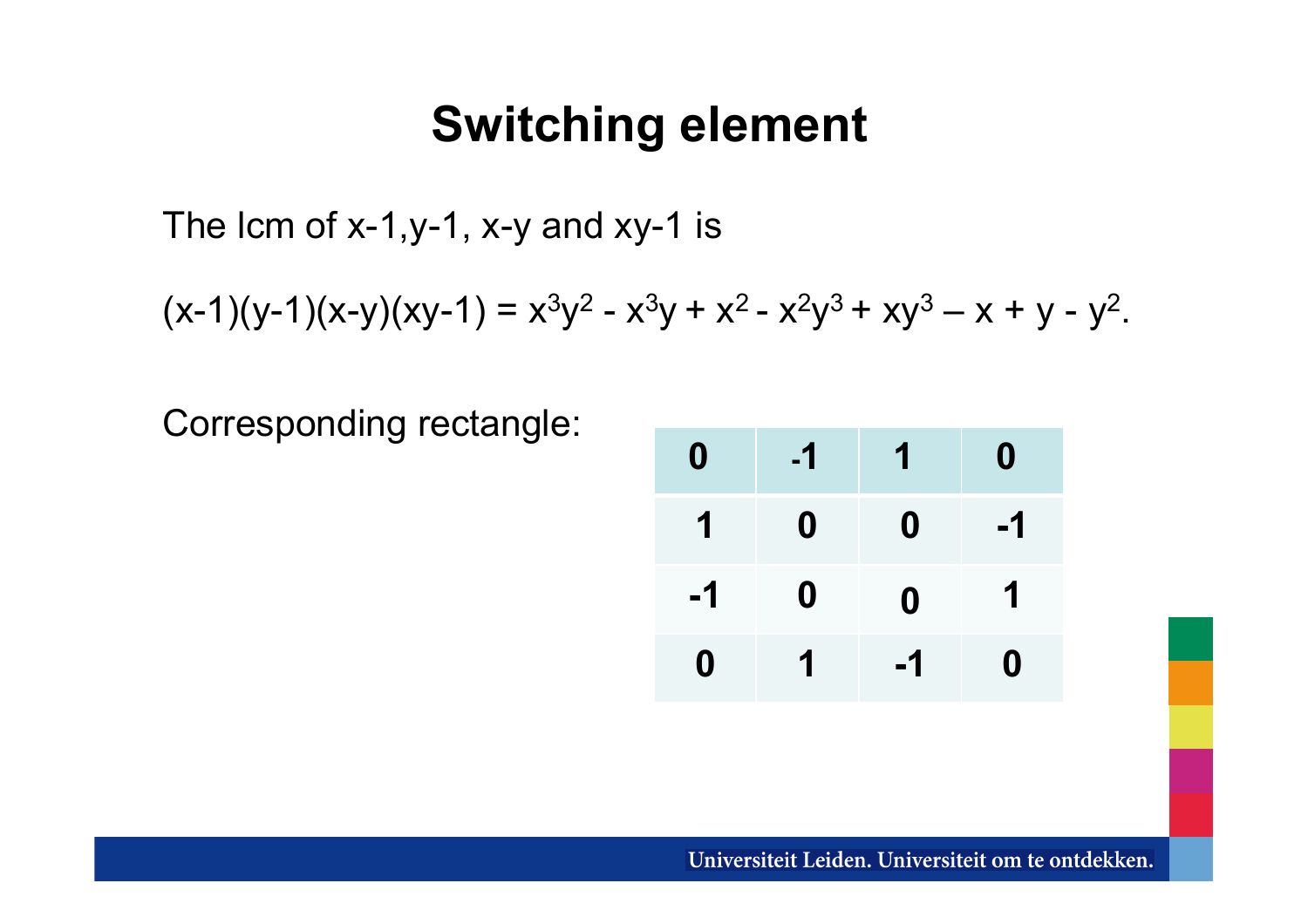### **Number theory**

This is the smallest nontrivial rectangle with zero line sums in all considered directions.

Every polynomial corresponding to a rectangle with zero line sums in the considered directions is divisible by the lcm of the polynomials corresponding to the directions.

Let  $(a_i, b_i)$  be the directions for  $i = 1, \ldots, d$ . Suppose the lcm of the corresponding polynomials is their product. Then the degree of the product polynomial is

 $\Sigma_i |a_i|$  in x,  $\Sigma_i |b_i|$  in y. The number of superfluous line sums equals  $(\Sigma_i |a_i|)(\Sigma_i |b_i|) - \Sigma_i |a_i b_i|.$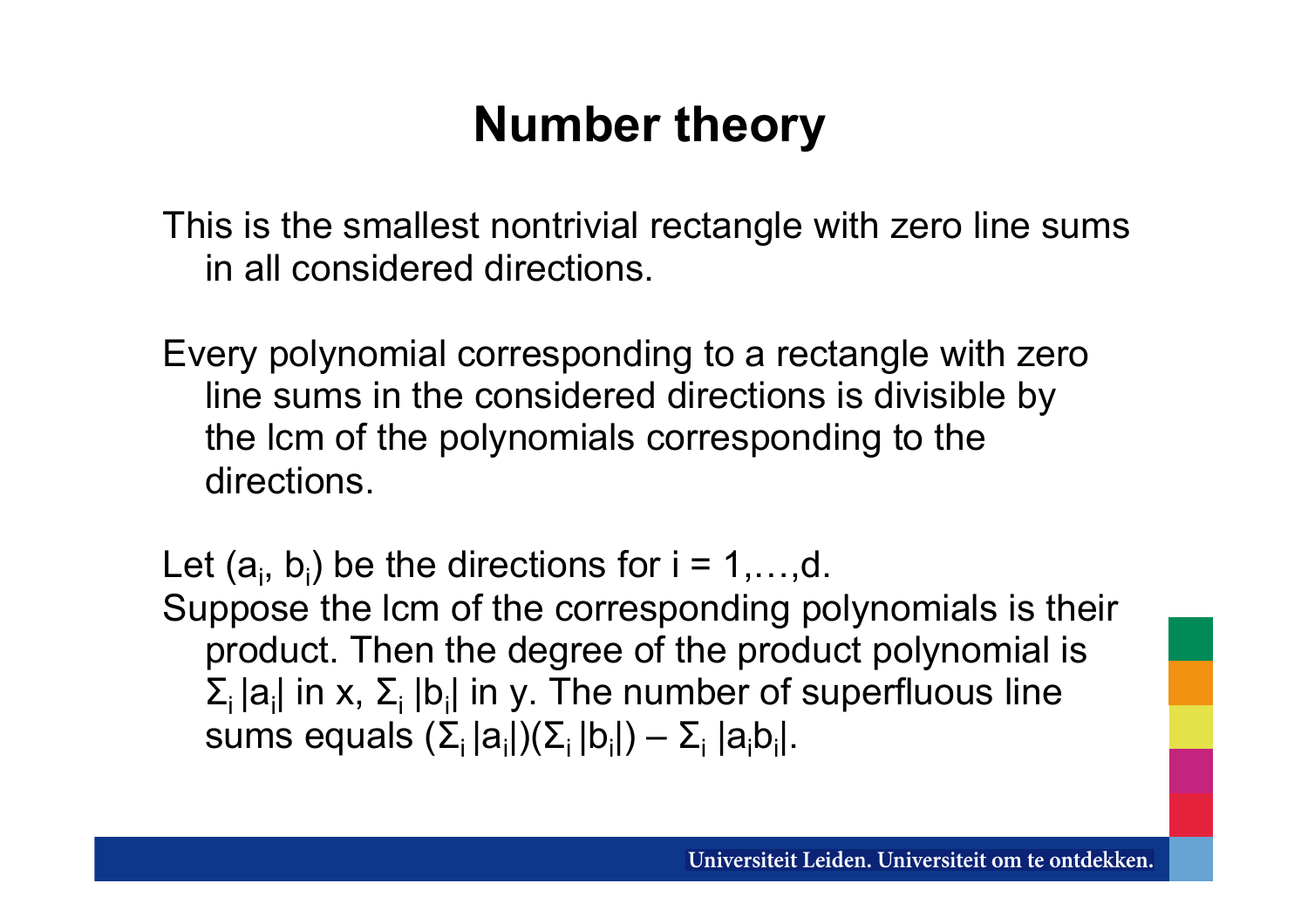### **Minimal switching hull**

The smallest convex polygon covering the minimal switching component is obtained by ordering the directions  $(a_i, b_i)$  to increasing values of  $b_i/a_i$  and forming a chain of these vectors and their opposites.

For example, Directions ordered (1,-1), (1,0), (1,1), (0,1). Opposites (-1,1), (-1,0), (-1,-1), (0,-1).

This yields a polygon with sides the directions in D and their opposites so that in every direction of D there are two parallel sides of equal length.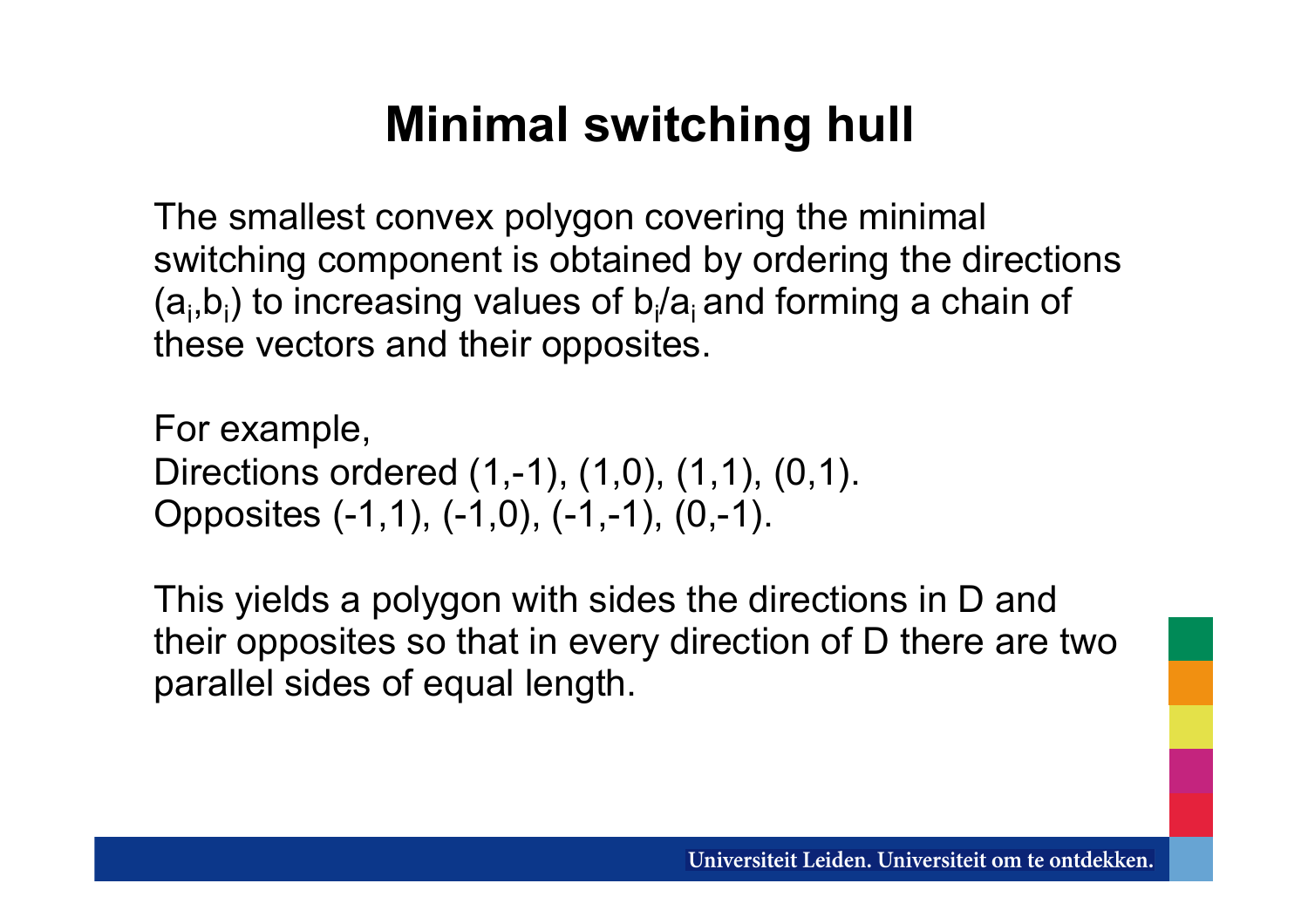# **3. Thesis of Birgit van Dalen (2007)**

Let  $A = \{(x, y) \text{ in } Z \mid 0 \le x \le m, 0 \le y \le n\},\$  $f: A \rightarrow Z$ *D:* directions  $(a_i, b_j)$  for  $i = 1, 2, ..., k$ . Put  $s(i,h) = \sum f(x,y)$  over  $(x,y)$  in A,  $a_jy-b_jx=h$ .

A linear dependency between line sums is of the form  $\Sigma_i$ ,  $\Sigma_{h}$  in **z**  $C_i$ ,  $S(i,h) = 0$ . ( $C_i$ , independent of *f*)

A linear dependency between line sums is *global* if the coefficients are also independent of *A*.

Conjecture: There are Σ*i<j* | *ai bj – aj bi |* linear independent global dependencies between the line sums.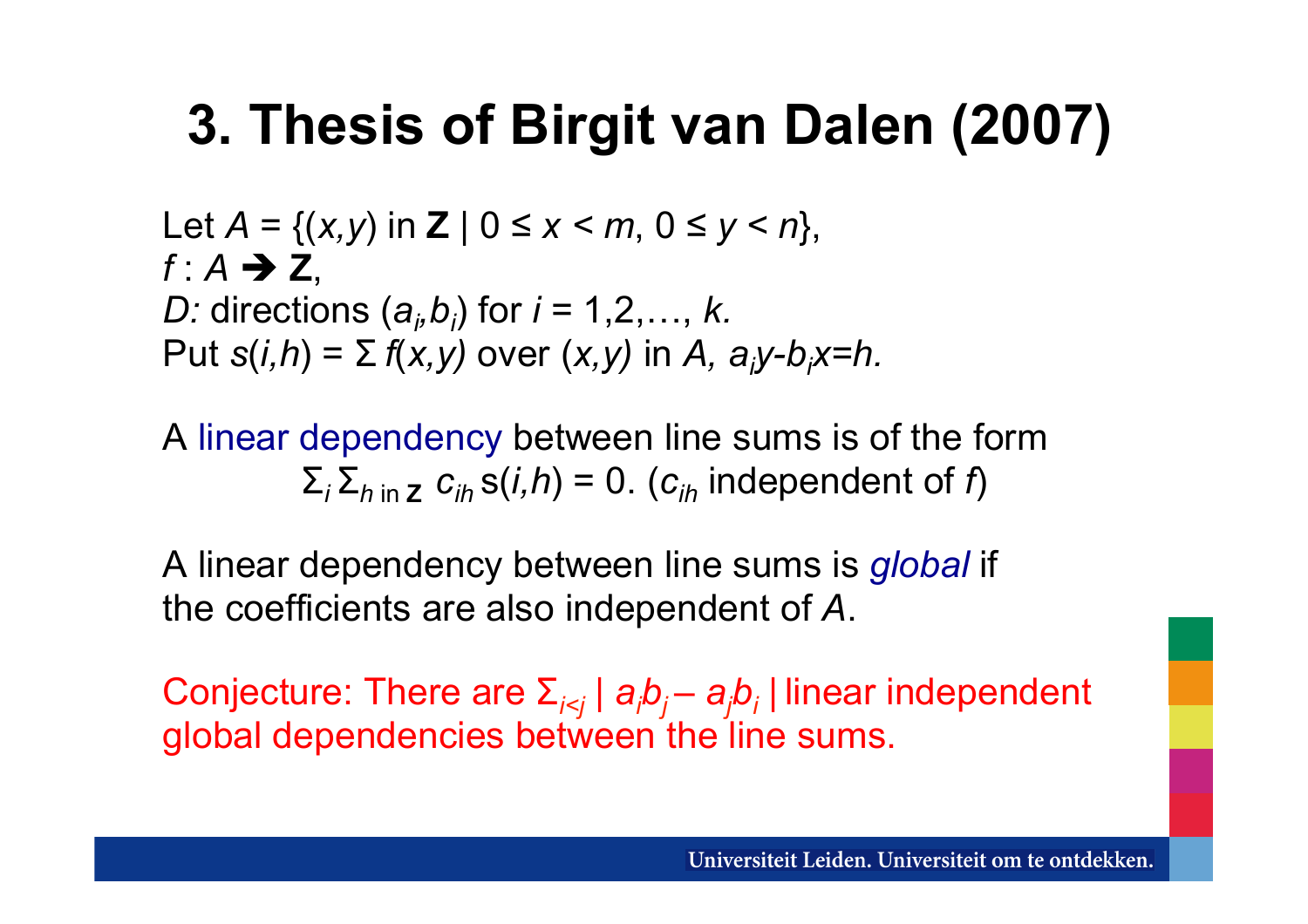### **Birgit van Dalen –Arjen Stolk**

Conjecture: There are Σ*i<j* | *ai bj – aj bi |* linear independent global dependencies between the line sums.

Birgit van Dalen proved the conjecture for *k* = 2,3,4 in the case that A is a 'rectangle'.

Arjen Stolk (2011) proved the full conjecture in his Ph.D. thesis '*Discrete tomography for integer-valued functions* for *A* being a non-empty *D*-rounded convex grid set in **Z**2.

*A* is *convex* if it contains all integer points in its convex hull *A* is *D*-*rounded* if there is a convex, closed and bounded set *Z* in  $\mathbb{Z}^2$  such that  $A = D + Z$ .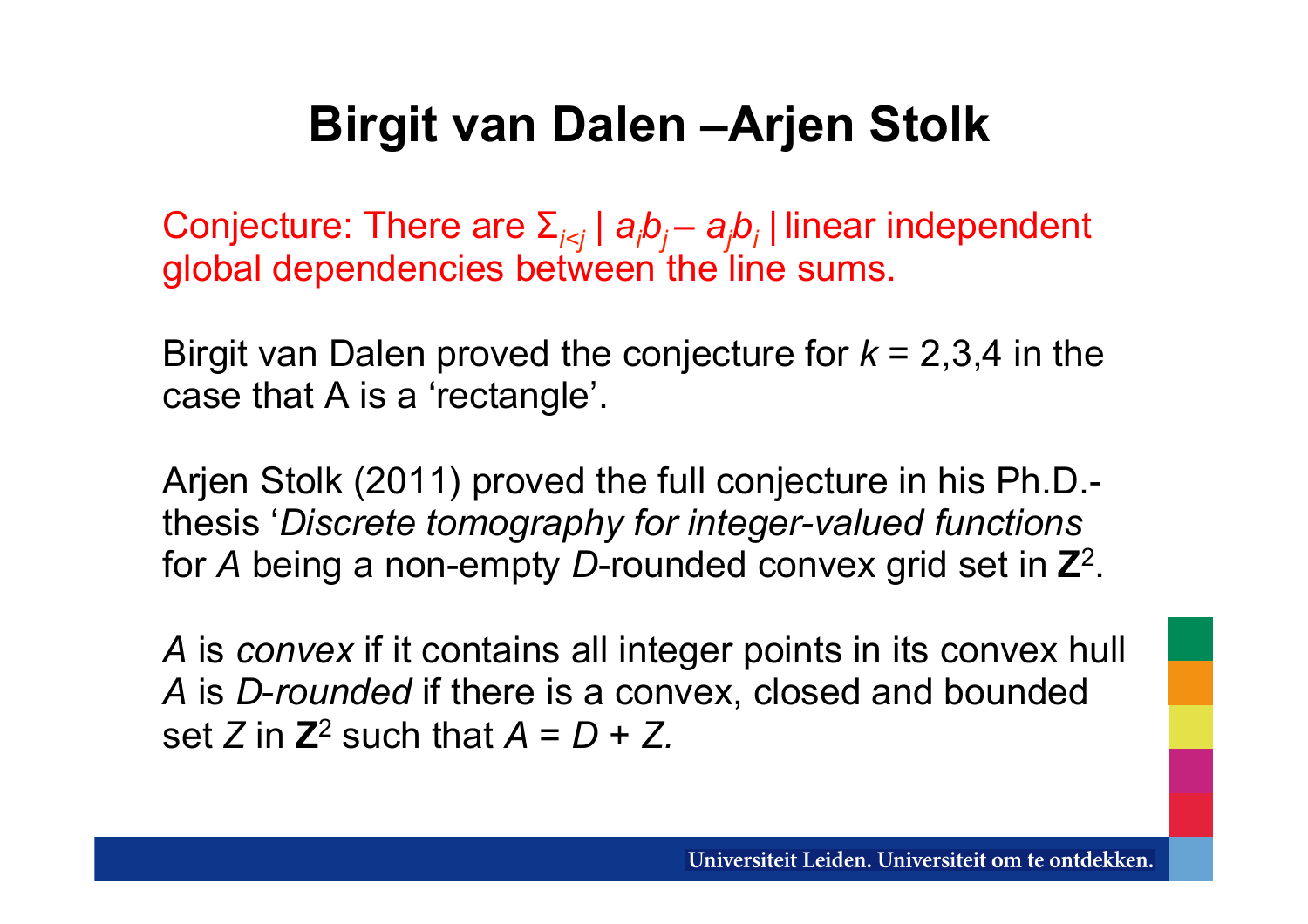# **4. Elimination process**

Let *A* and *D* be given.

Suppose there is a line along *D* which meets *A* in only one point *a*. Then the value *f*(*a*) is known and the lines meeting only *a* and the point *a* itself can be taken apart. We adjust the values of the remaining line sums for the loss of *f*(*a*).

If there is more than one line from D going only through *a* then they create a local dependency. All the line sums of lines passing only through *a* have to have the same line sums.

We continue this elimination process until every line from *D* through a point of *A* passes through another point of *A*.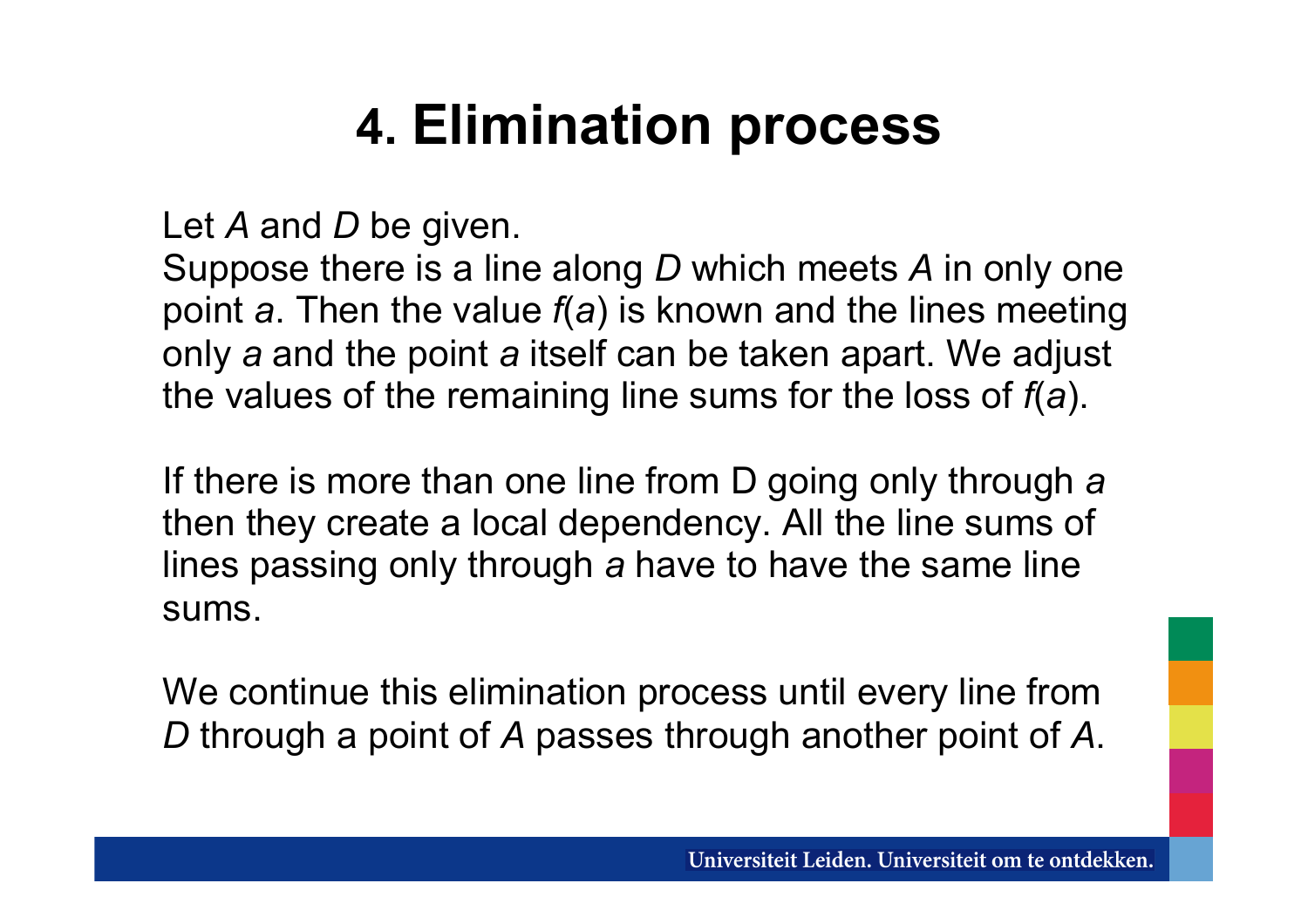### **Elimination process (2)**

Every line from *D* through a point of the final *A\** passes through another point of *A\**.

Then the sides of the convex hull of the set *A\** are in the directions of *D*. Moreover, every direction occurs twice.

*A\** need not be convex itself, but we bring back the inner points and the lines from *D* through them.

It follows that either the final set *A\** is empty (in which case we know all the dependencies) or it contains a switching element.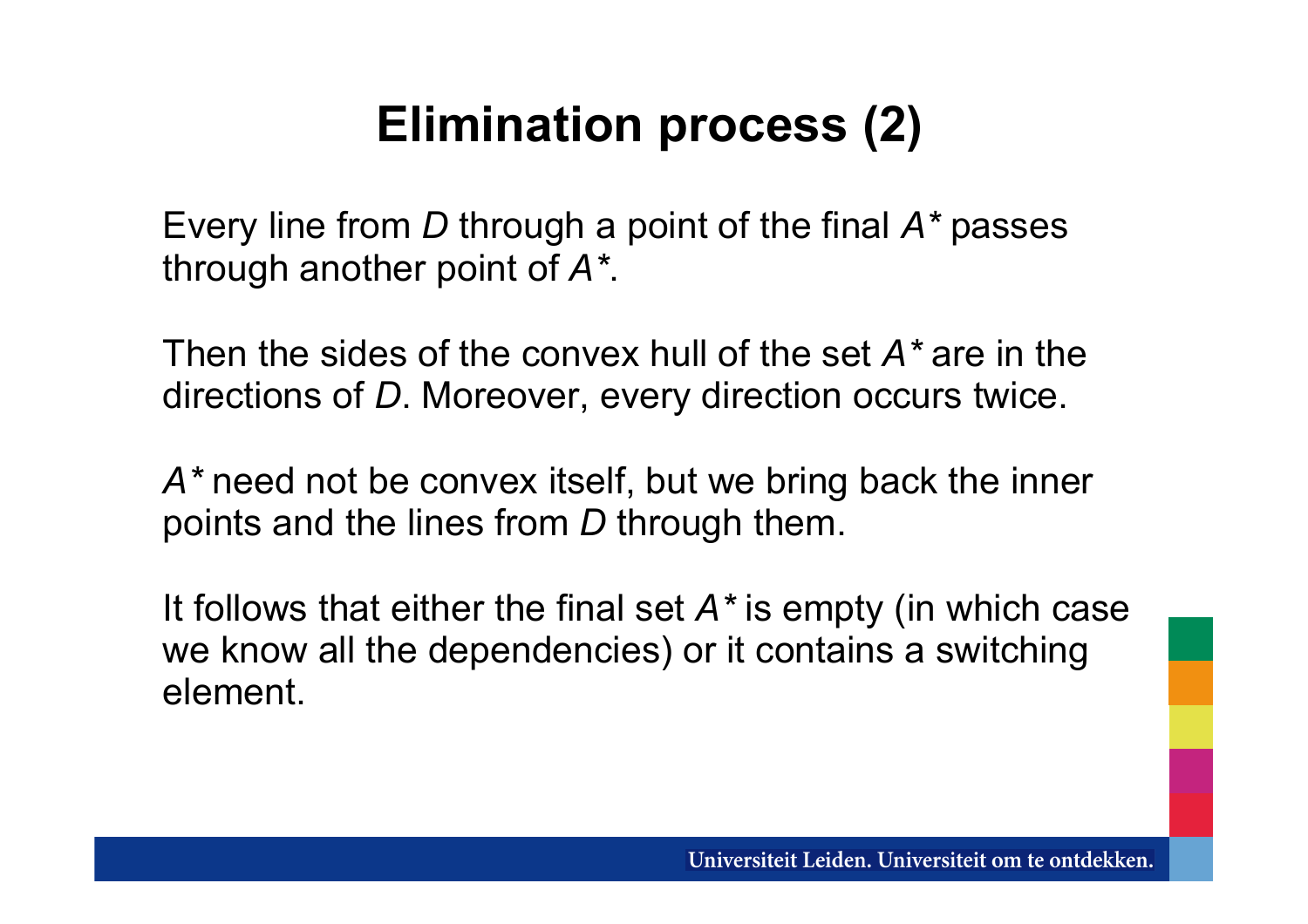### **Example of a-symmetric switching hull**

Directions: (1,0), (1,-2), (3,1). Final set *A*.

 1 1 1 1 1 1 1 1 1 1 1 1 1 1 1 1 1 1 1 1 1 1 1 1 1 1 1 1 1 1 1 1 1 1 1 1 1 1 1 1 1 1 1 1 1 1 1 1 1

If the parallel sides have equal lengths, then the set is *D*-rounded and the dependencies have a basis of global dependencies according to Arjen Stolk. (There are no local dependencies anymore.)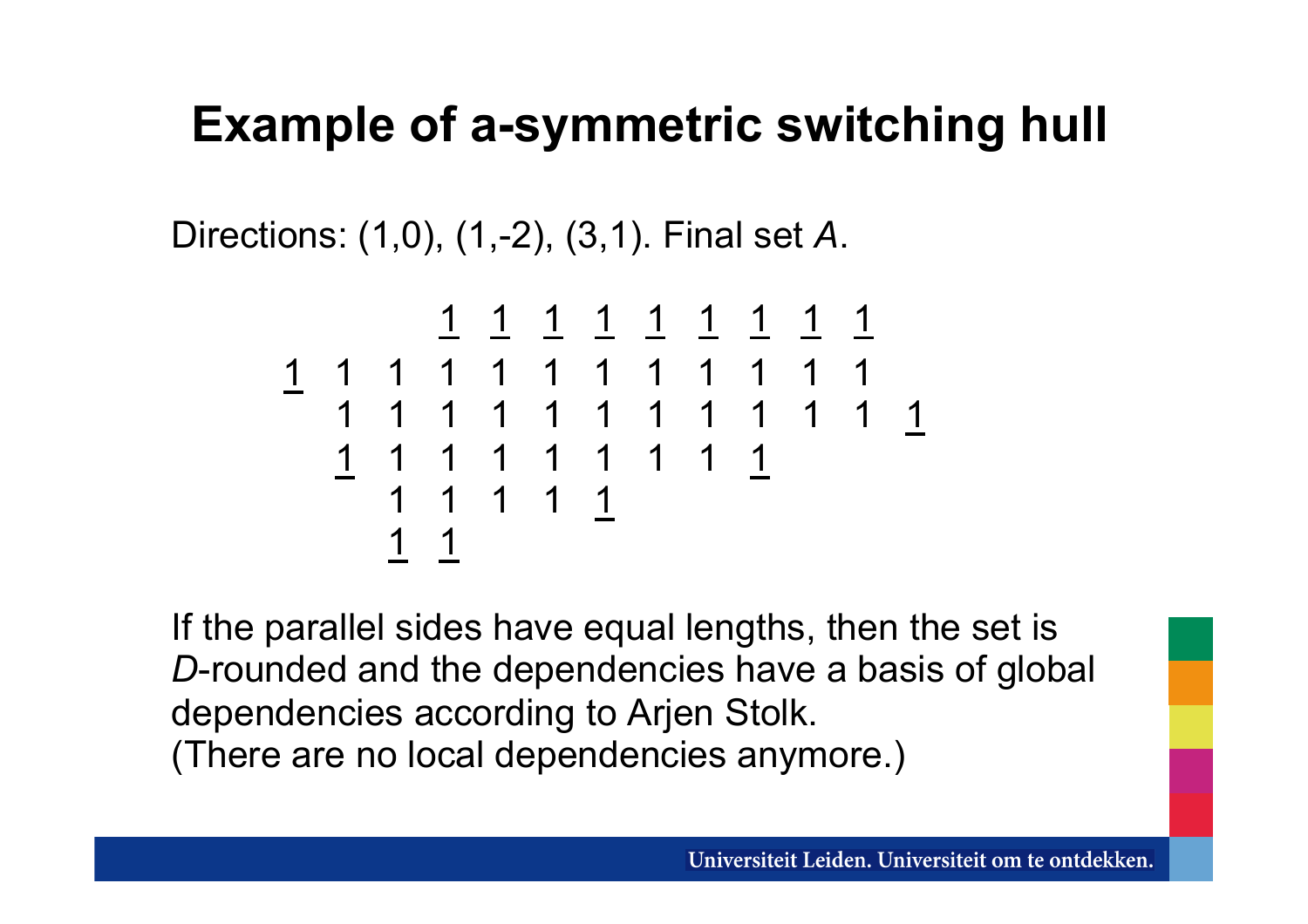### **5. Dimension of dependencies**

Let *B* be the incidence matrix of *A*. If the number of points of *A* is *p* and the number of lines from *D* along A equals *l*, then *B* has *l* rows and *p* columns.

Put  $R = \{Bx : x \in \mathbb{Z}^p\}$  and  $N = \{x \in \mathbb{Z}^p : Bx = 0\}.$ Write *r* and *n* for their ranks. Then  $r + n = p$ .

Put  $S = {B^{T}x : x \text{ in } \mathbb{Z}^1}$  and  $V = {x \text{ in } \mathbb{Z}^1 : B^{T}x = 0}.$ Write *r* and *v* for their ranks. Then  $r + v = l$ .

Thus  $v = l - p + n$ . This formula can be used to compute the dimension of the dependencies.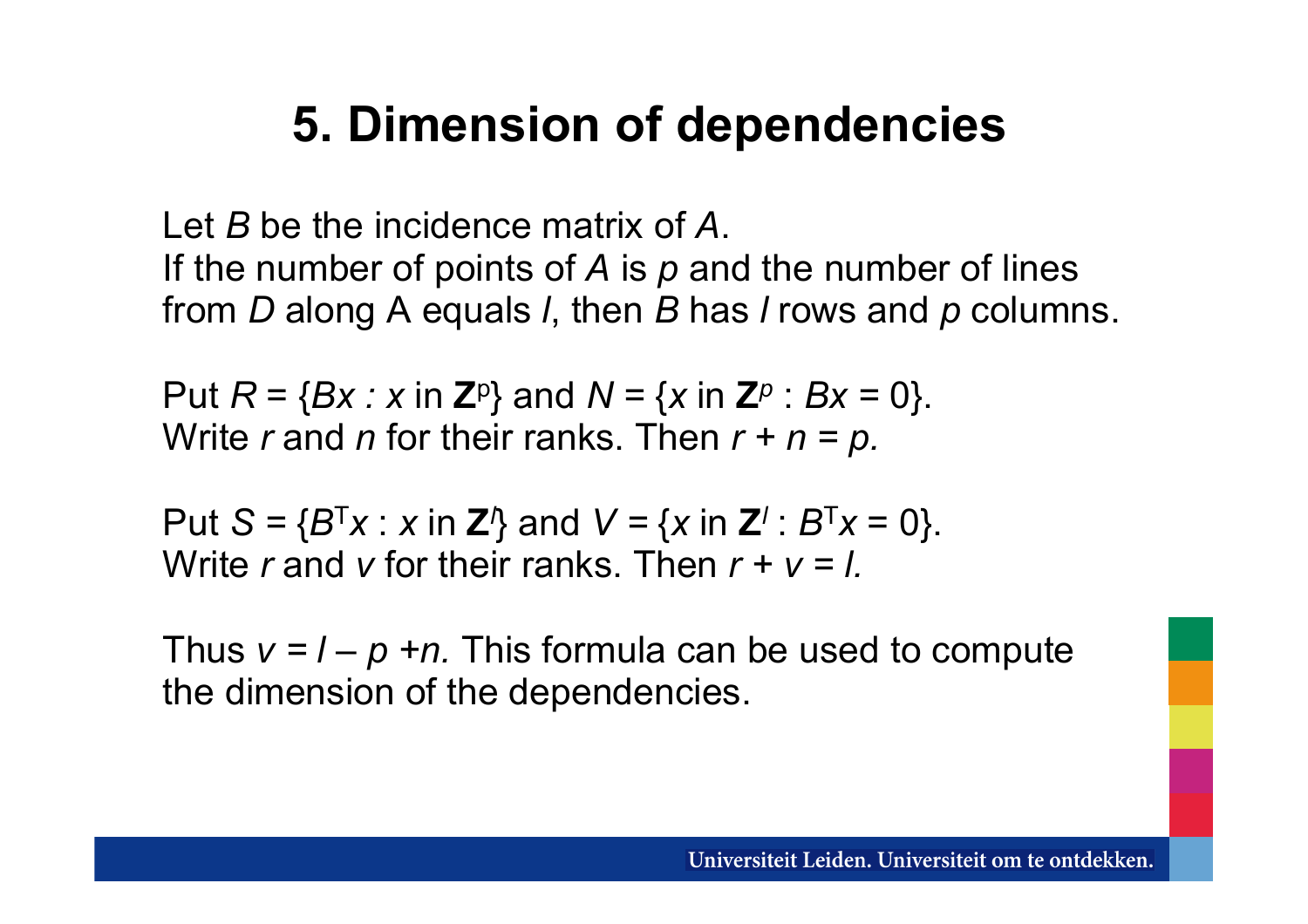### **Dimensions of dependencies (2)**

We have  $v = l - p + n$ . Suppose A is convex. Then

*l* is the number of lines from *D* going through a point of *A, p* is the number of points in *A, n* is the number of switching elements fitting in *A, v* is the dimension of the linear dependencies.

In many cases *l, p* and *n* can be calculated. This provides the value of *v.*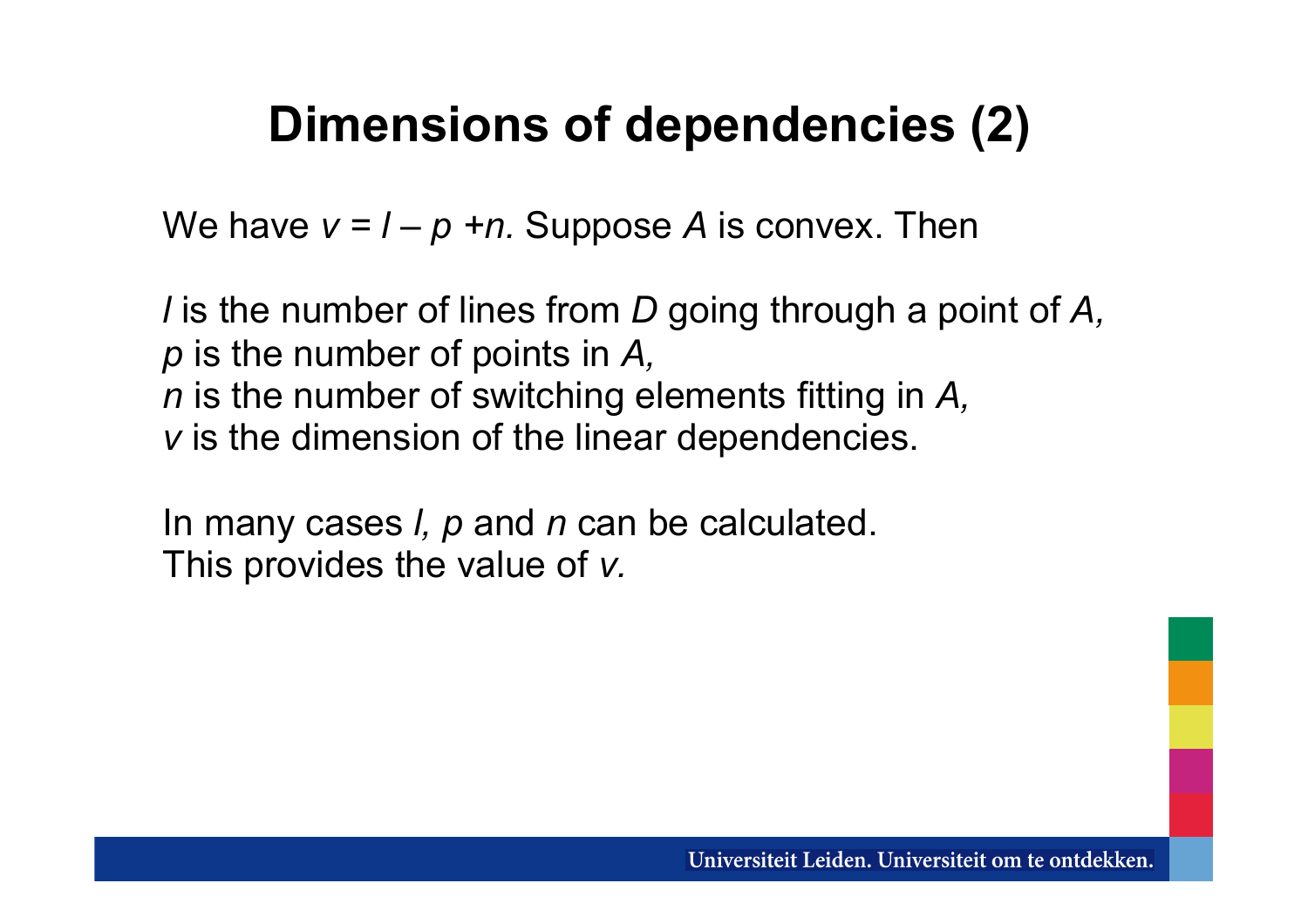### **Symmetric switching hulls**

Let the convex *A* be surrounded by successively  $r_1$  times  $(a_1, b_1), \ldots, r_k$  times  $(a_k, b_k), r_1$  times  $(-a_1, -b_1), \ldots,$ *r*<sub>k</sub> times (-*a<sub>k</sub>.-b<sub>k</sub>*). Put det<sub>ij</sub> = | *a<sub>i</sub>b<sub>j</sub> – a<sub>j</sub>b<sub>i</sub>* |. Then

$$
I = k + \sum_{i < j} (r_i + r_j) \det_{ij},
$$

$$
p = 1 + \sum_{i} r_{i} + \sum_{i < j} r_{i} r_{j} \det_{ij},
$$
\n
$$
r = -k + 1 + \sum_{i} r_{i} + \sum_{i < j} (r_{i} - 1)(r_{j} - 1) \det_{ij},
$$

It follows that  $v = \sum_{i \le j} \det_{ij} = \sum_{i \le j} |a_i b_j - a_j b_i|$ .

This is exactly the dimension of the global dependencies!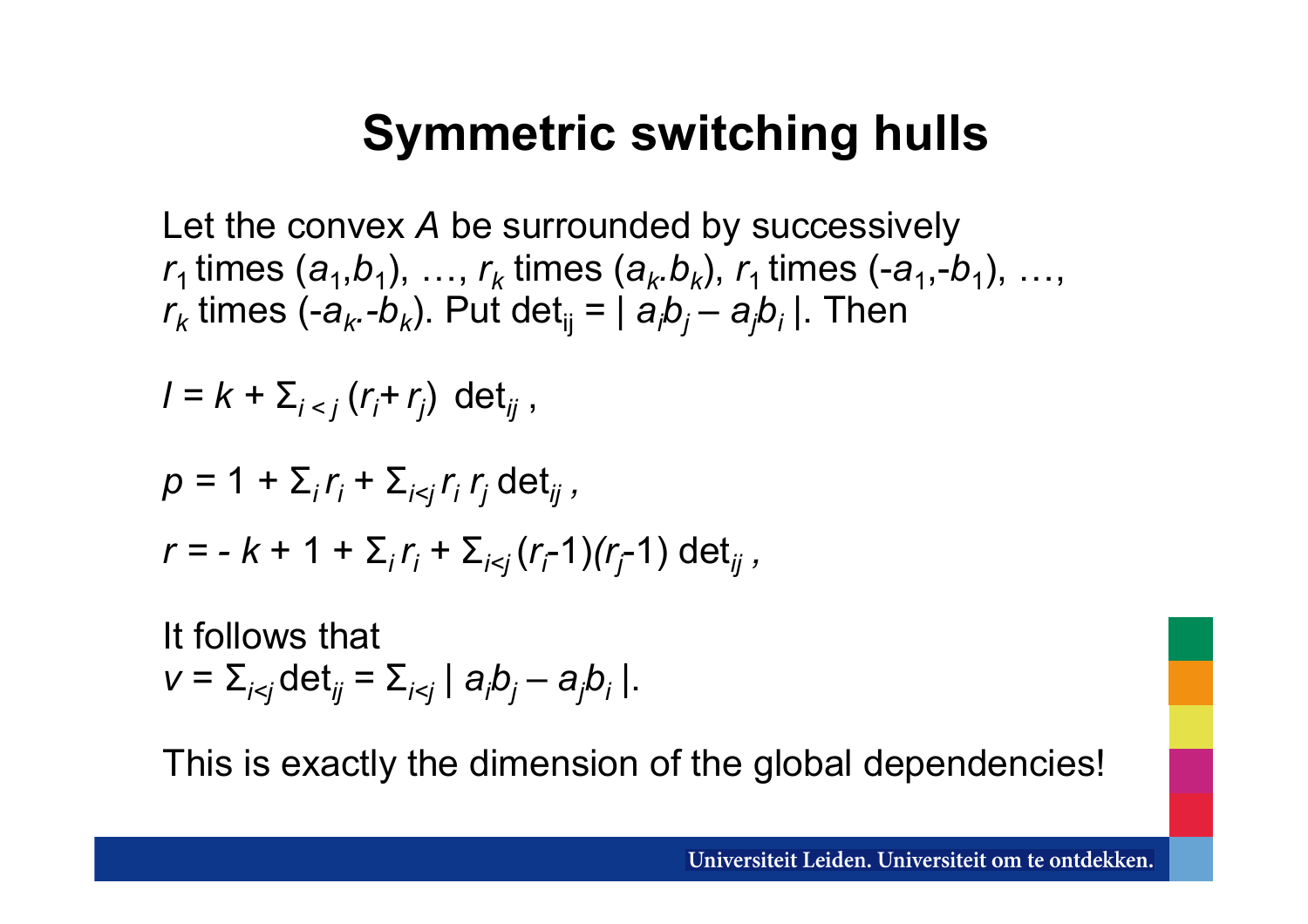### **Conclusion**

The considered switching hull is a *D*-rounded convex grid set. According to Stolk there is a basis of global dependencies.

I think I see a similar way to prove that  $v = \sum_{i \le j} |a_i b_j - a_j b_i|$  in case of switching hulls where parallel edges do not have the same length, but I have to work it still out.

This together would mean that for given *A* and *D* we first can apply the elimination process and then apply this result. Hence we can say exactly what the dimension is of the global dependencies and what are the local dependencies.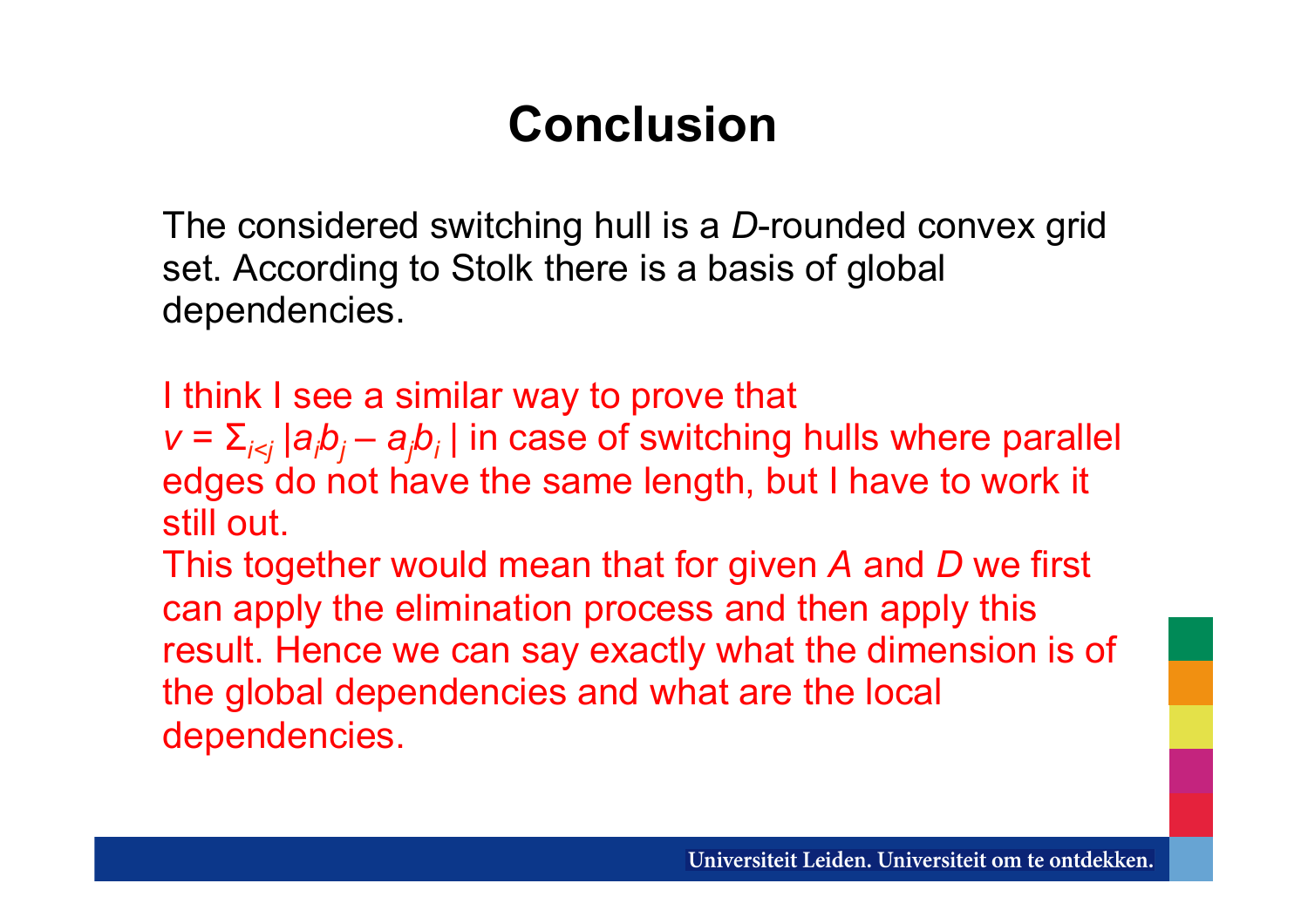# **6. Explicit global dependencies**

A second goal is to make the basis of global dependencies explicit. In 2001 Hajdu and I computed a basis of the seven global dependencies in case of the directions  $(1,0), (0,1), (1,1)(1,-1).$ 

$$
\Sigma_h s((1,0),h) = \Sigma_h s((0,1),h) = \Sigma_h s((1,1),h) = \Sigma_h s((1,-1),h),
$$
  
\Sigma\_{h \text{ is odd}} s((1,1),h) = \Sigma\_{h \text{ is odd}} s((1,-1),h)

$$
\Sigma_h h s((1,1),h) = \Sigma_h h s((1,0),h) + \Sigma_h h s((0,1),h),
$$
  
\n
$$
\Sigma_h h s((1,-1),h) = \Sigma_h h s((1,0),h) - \Sigma_h h s((0,1),h),
$$

$$
\Sigma_h h^2 s((1,1),h) + \Sigma_h h^2 s((1,-1),h) =
$$
  
2  $\Sigma_h h^2 s((1,0),h) + 2 \Sigma_h h^2 s((0,1),h).$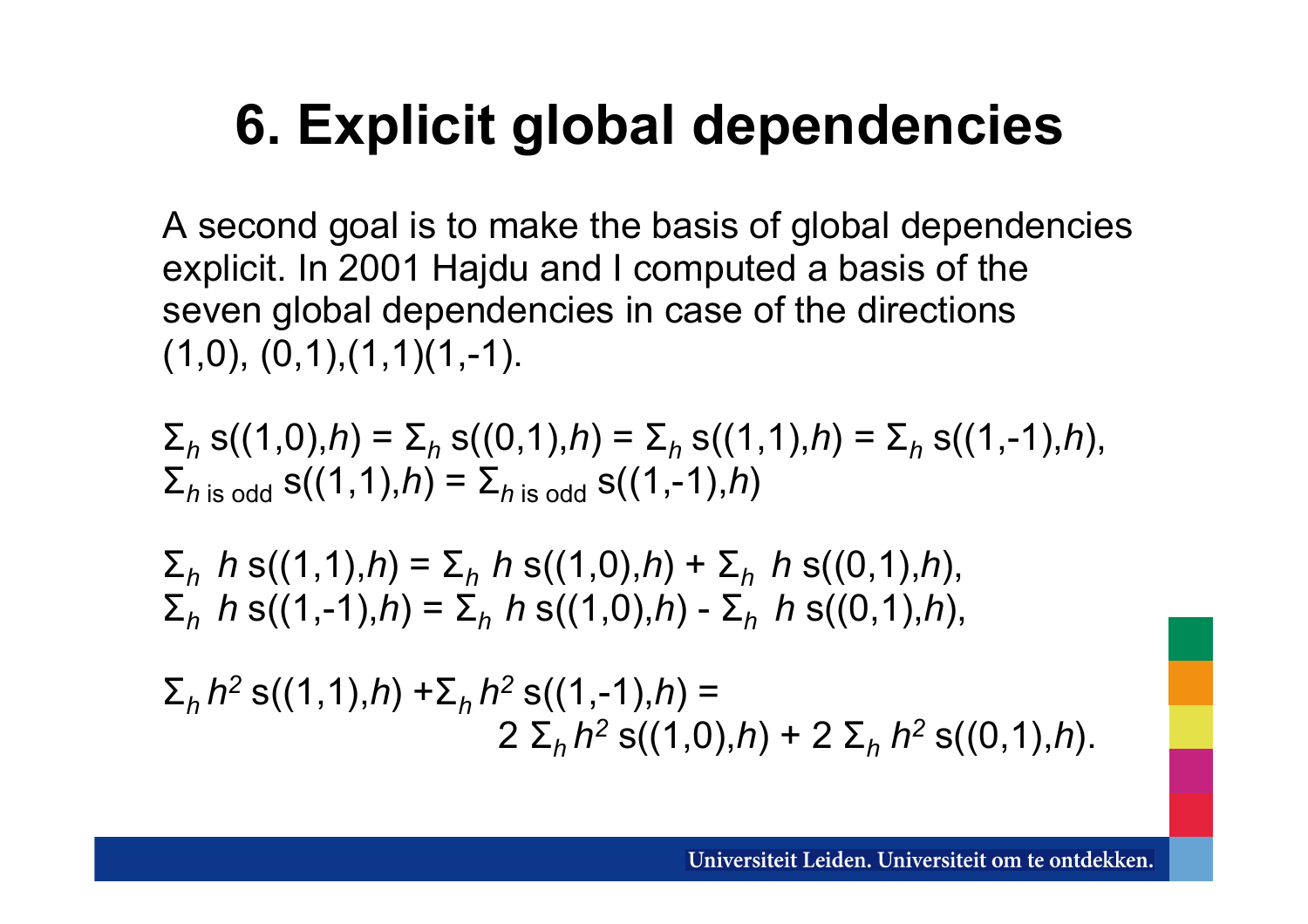### **Conjecture of Birgit van Dalen**

Birgit van Dalen (2007) made the following conjecture on the occurring degrees.

Define 
$$
G_m = \sum_{|D| = m} \gcd_{i,j \text{ in } S} |a_i b_j - a_j b_i|
$$
,

where the sum runs over the sets *S* of cardinality *h*. Thus  $G<sub>2</sub>$  is the total number of global dependencies.

Then the number of global dependencies of power *t* equals

 $\Sigma_j$  (-1)<sup>*j*</sup> (*t*+*j* choose *j*)  $G_{t+j+2}$ .

She proved that this is correct for  $|D| \leq 4$ .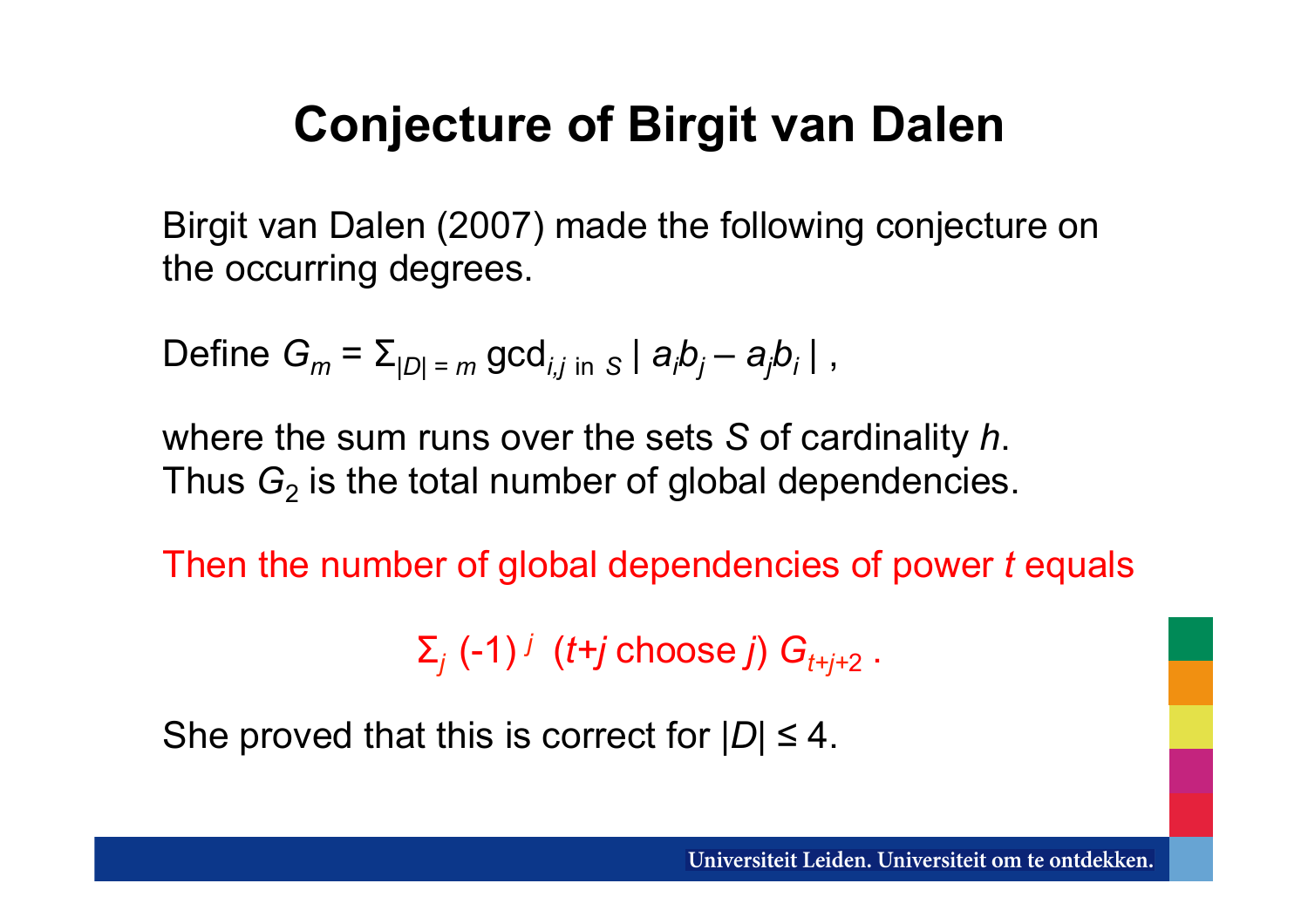### **Maximum degree**

Birgit van Dalen (2007) showed

Let *D* be a set of  $k \geq 2$  dependencies. Then there is a dependency of the form

 $\Sigma$ <sub>*j* in *D*  $\Sigma$ *h* in *z h*<sup>k-2</sup> *s*(*j,h*) = 0 (\*)</sub>

but there is no dependency of the form  
\n
$$
\sum_{j \text{ in } D} \sum_{h \text{ in } Z} h^r s(j,h) = 0
$$
\nwith  $r > k-2$ .

The coefficients in (\*) are uniquely determined (up to a nonzero factor) and all nonzero.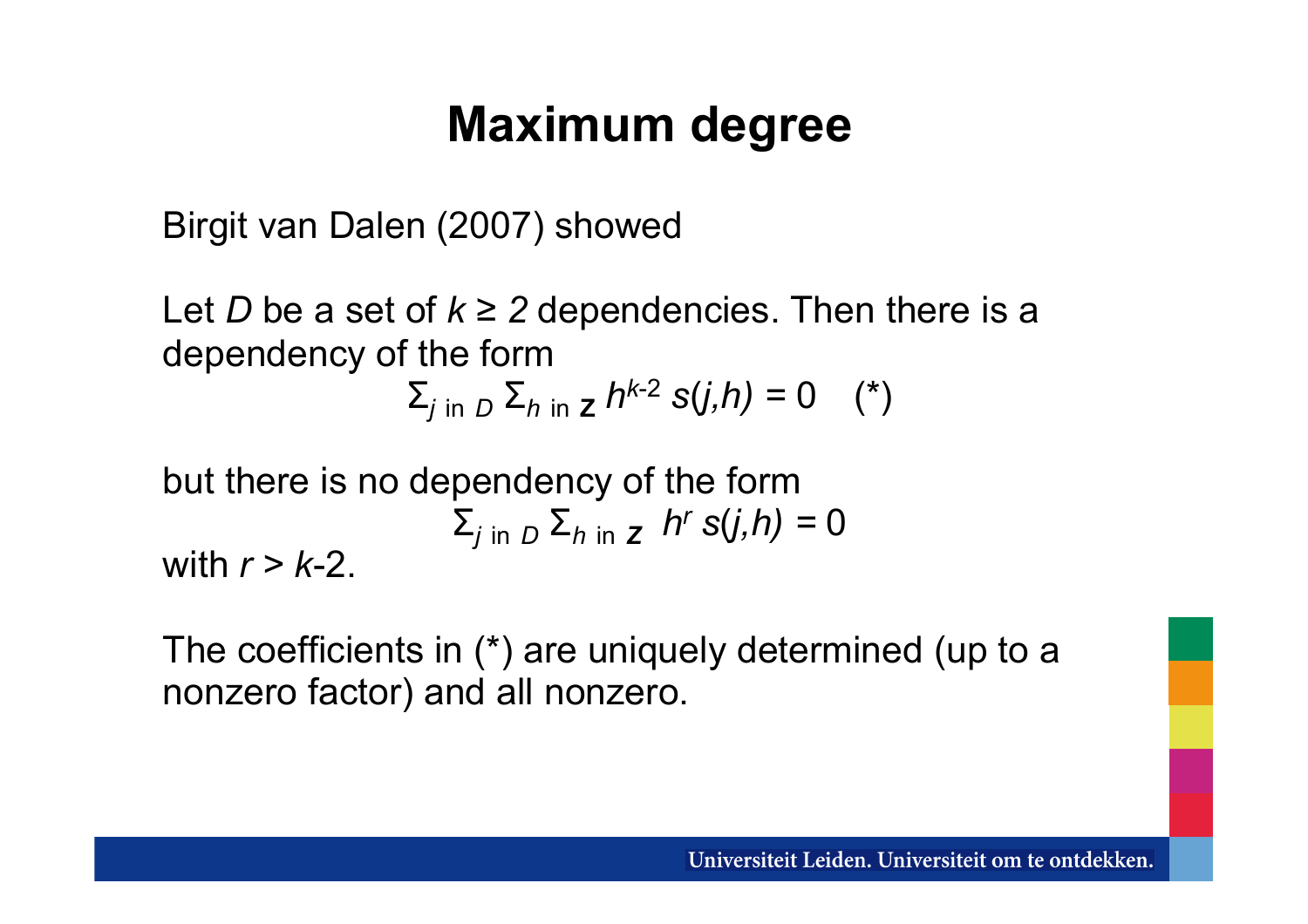### **Explicit coefficients**

Hajdu and I found a simple explicit expression for the coefficients with an elegant proof.

Denote the determinant of the (*m*+1) by *m* matrix with *i* th column vector  $\mathbf{x}_i$  by det $(\mathbf{x}_1, \ldots, \mathbf{x}_m)_j$ . Put  $a^T = (a_1, \ldots, a_k)$  and  $b^T = (b_1, \ldots, b_k)$ . Set

$$
E_j = \det(\mathbf{a}^{k-2}, \mathbf{a}^{k-3}\mathbf{b}, \mathbf{a}^{k-4}\mathbf{b}^2, ..., \mathbf{b}^{k-2}).
$$

Then

$$
\Sigma_j
$$
 (-1)<sup>*j*</sup> E<sub>*j*</sub>  $\Sigma_{h \text{ in } \mathbb{Z}} h^{k-2} s(j,h) = 0.$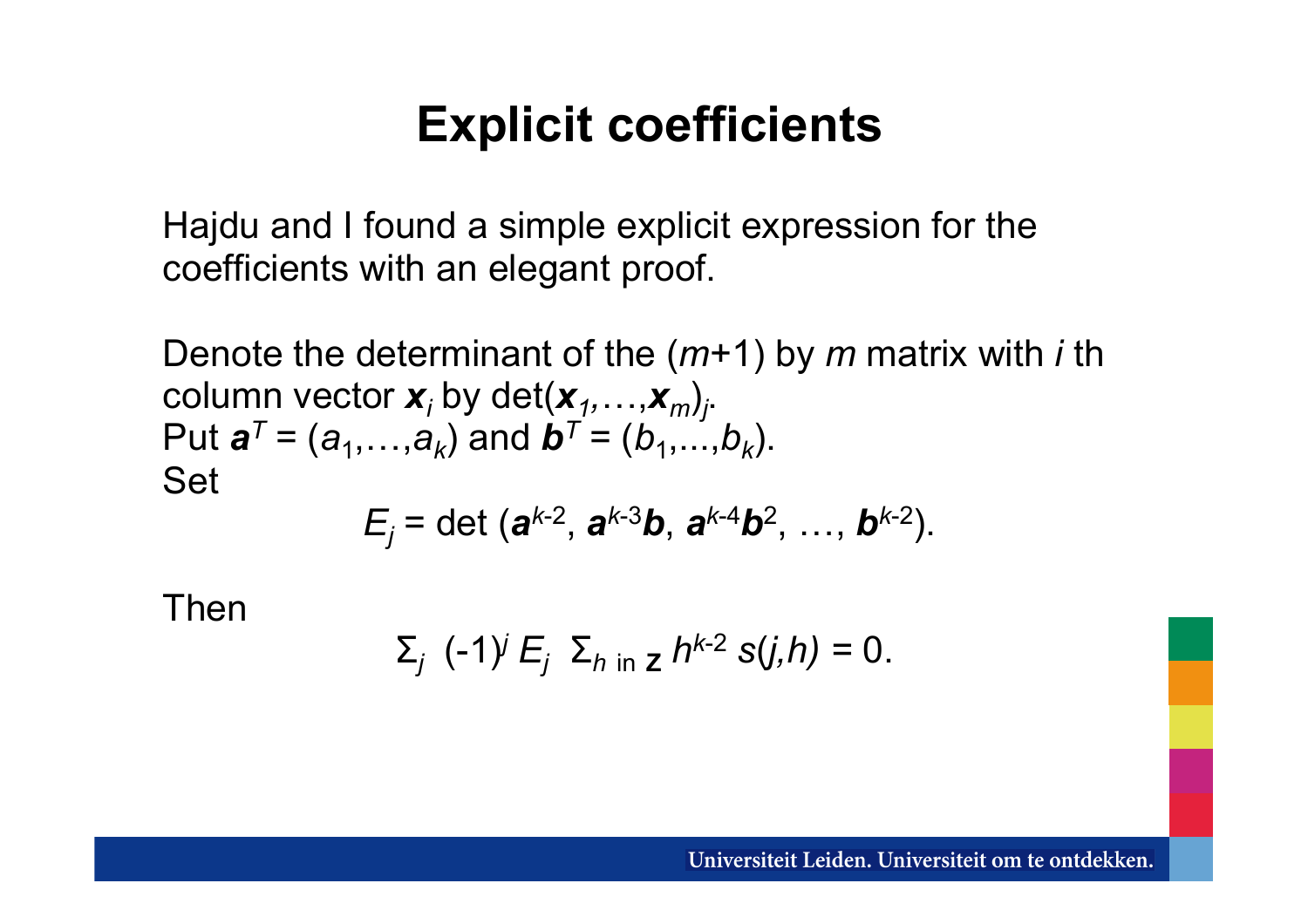### **Sketch of the proof**

Obviously we have det(*a<sup>h</sup>b<sup>k</sup>*-2-*<sup>h</sup>* , *a<sup>k</sup>*-2 , *a<sup>k</sup>*-3*b*, *a<sup>k</sup>*-4*b*<sup>2</sup> , …, *b<sup>k</sup>*-2) =0. for  $0 \leq h \leq k-2$ . By developing to the first column we obtain for each *h*   $\sum_j$   $(-1)^{j-1}$  *a<sub>j</sub> h*<sub>*h*</sub> $k$ -2-*h* det(*a*<sup> $k$ -2</sup>, *a*<sup> $k$ -3*b***</mark>,** *a***<sup>** $k$ **-4***b***<sup>2</sup>, …,** *b***<sup>** $k$ **-2</sup>)<sub>***j***</sub>=0.</sup>**</sup> Hence, for every (*x,y*) in **Z**<sup>2</sup>  $\sum$ <sub>*x,y* in **z** *f*(*x,y*) Σ<sub>*j*</sub>(−1)<sup>*j*-1</sup> (*b<sub>j</sub>x* − *a<sub>j</sub>y*)<sup>*k*-2</sup>  $E$ <sub>*j*</sub> = 0.</sub> It follows that

 $\Sigma_j$   $\Sigma_t$   $\Sigma_{x,y}$  *f*(*x,y*) (−1)<sup>*j*-1</sup> *t*<sup>*k*-2</sup>  $E_j$  = 0, where the third summation is over *x*, *y* with  $b_jx - a_jy = t$ . **Therefore** 

$$
\sum_j \sum_t (-1)^{j-1} t^{k-2} E_j \, s(j,t) = 0.
$$